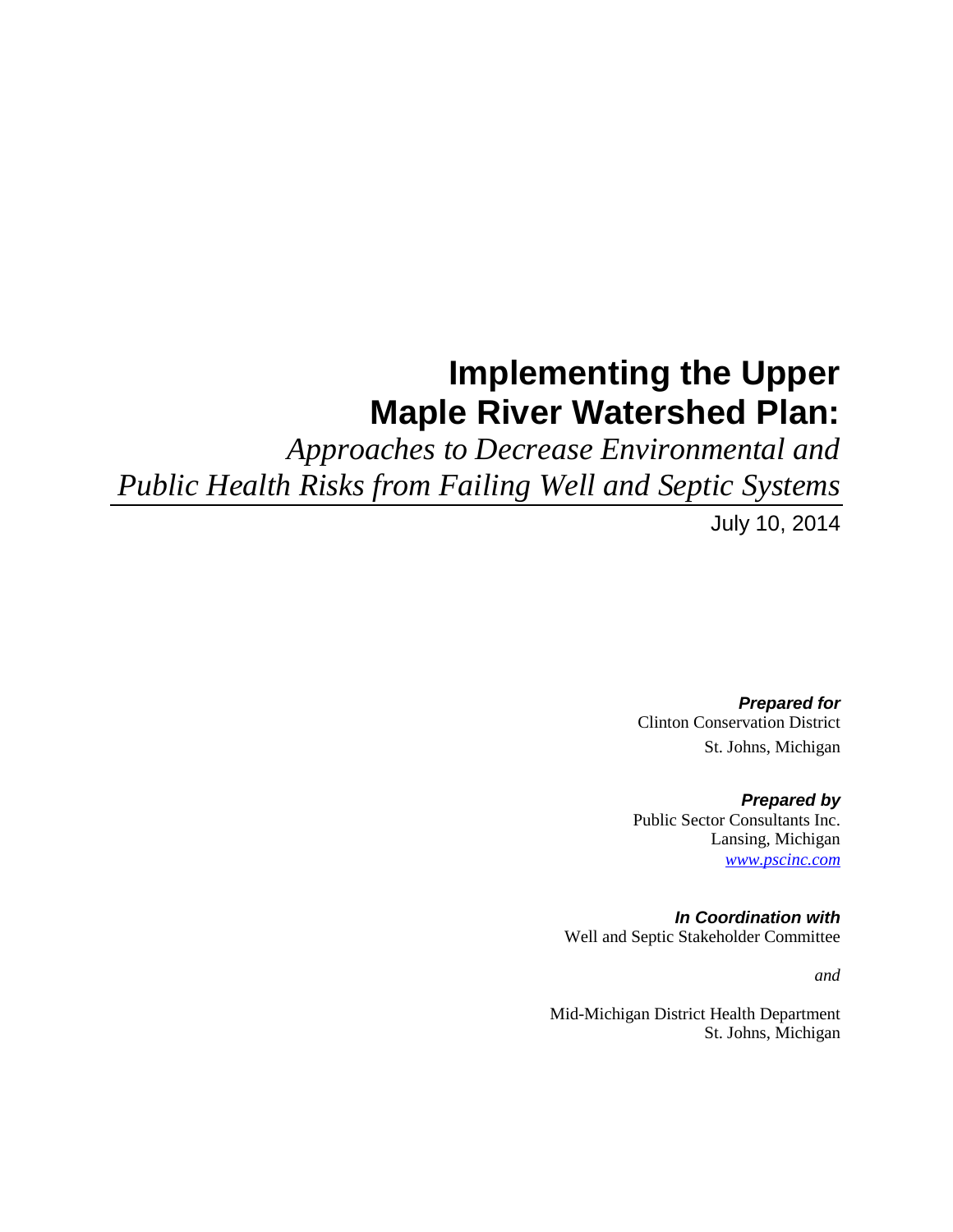## **Acknowledgements**

<span id="page-1-0"></span>This report was developed with the guidance, thoughtful input, and discussion of members of the Well and Septic Stakeholder Committee representing a variety of diverse interests from Clinton, Gratiot, and Montcalm counties. The committee met on five occasions between April and June 2014 at the offices of Agro-Culture Liquid Fertilizers Inc., located in St. Johns, Michigan.

### <span id="page-1-1"></span>*Committee Members*

- Brian Denman, Gratiot County Drain Commissioner
- Nathan Foote, Health Services Expeditors
- Ben Foster, Foster Trenching
- Phil Hanses, Clinton County Drain Commissioner
- Olan Humm, Humm Farm
- Tim Jandernoa, Jandernoa Water Systems, Inc.
- Laurie Koelling, Tomie Raines, Inc., and the Michigan Association of Realtors
- Joe Latoff, Friends of the Maple River
- John Pohl, Rainbow Lakes Maintenance Corporation
- Don Potts, Don's Contracting
- Julie Spencer, Gratiot Conservation District
- Jim Vanas, Montcalm Association of Realtors
- <span id="page-1-2"></span>Rob West, Clinton County Farm Bureau

## *Ex Officio Members*

*County Commissioners*

Jack Enderle, Clinton County Board of Commissioners and Board of Health Member

## <span id="page-1-3"></span>*Project Partners*

*Clinton Conservation District Staff*

- John Switzer, Executive Director
- Paige Filice, Watershed Coordinator

### *Mid-Michigan District Health Department Staff*

- Marcus Cheatham, Health Officer
- Bob Gouin, Environmental Health Director

### *Public Sector Consultants Staff*

- Mark Coscarelli, Vice President
- Jon Beard, Consultant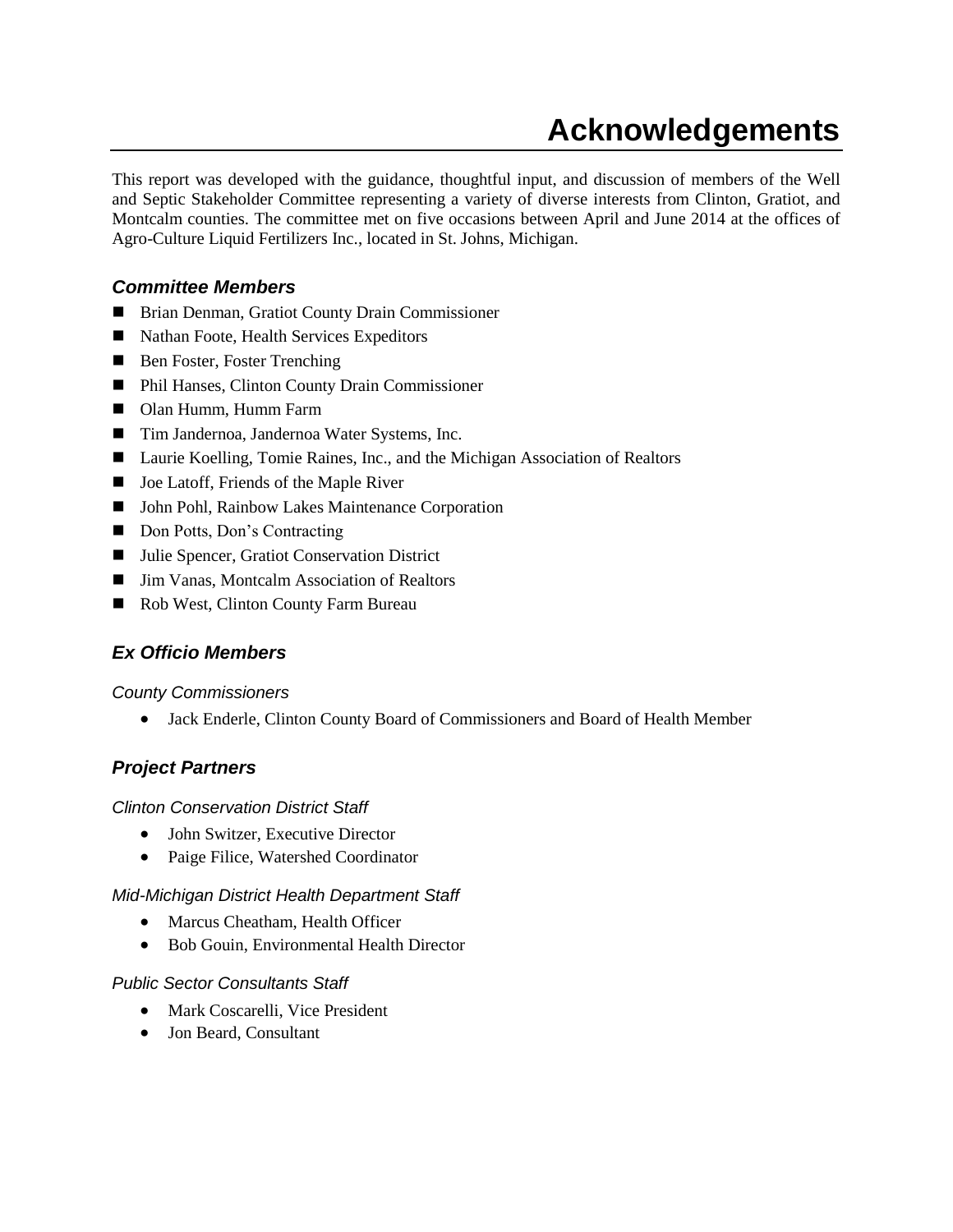# **Contents**

| Appendix B: Example Topics for Continued Discussion and Program Flow Chart20 |  |
|------------------------------------------------------------------------------|--|
|                                                                              |  |
|                                                                              |  |
|                                                                              |  |
|                                                                              |  |
|                                                                              |  |
|                                                                              |  |
|                                                                              |  |
|                                                                              |  |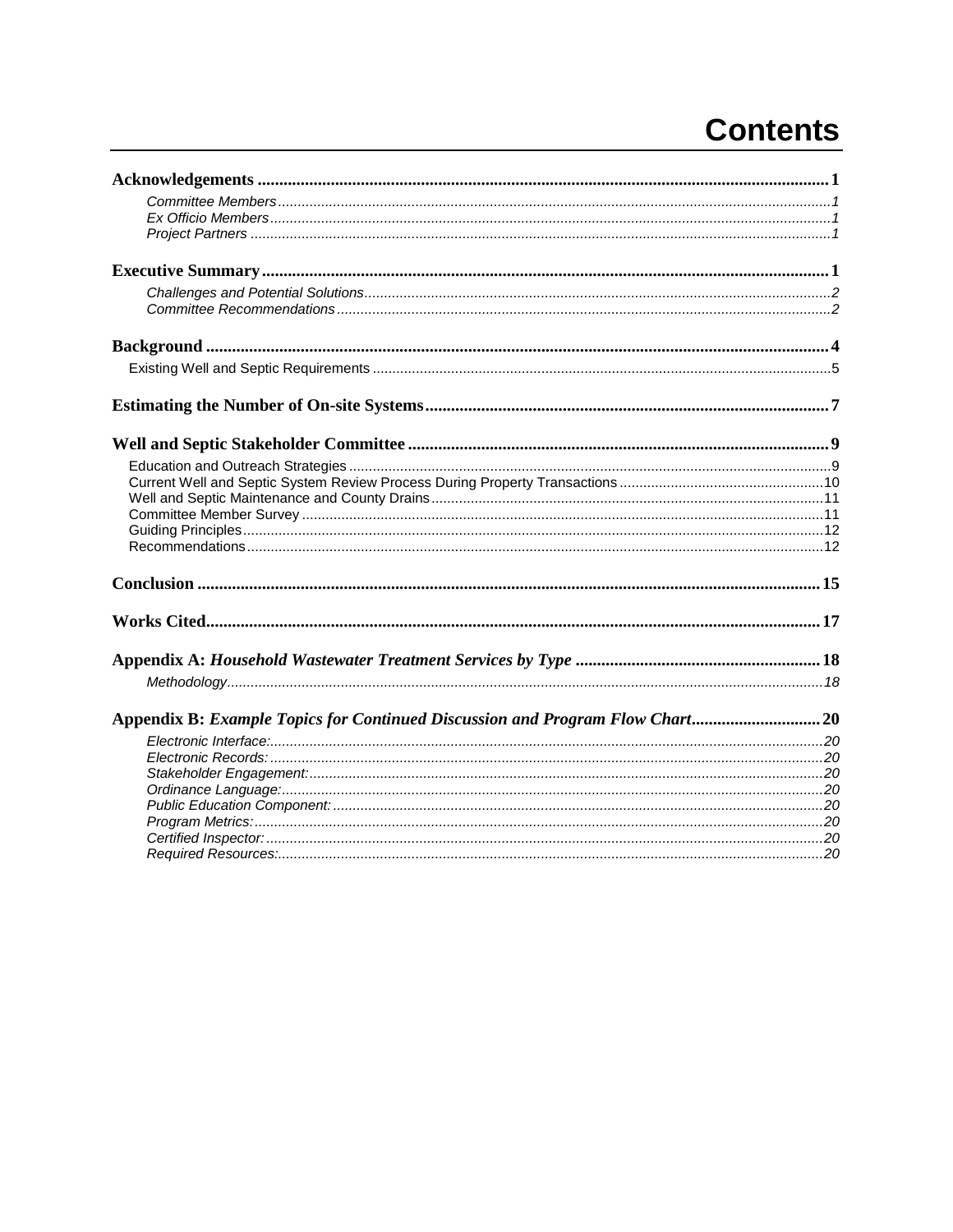<span id="page-3-0"></span>In 2010, a watershed management plan was completed for the Upper Maple River that documented land use and environmental conditions in the watershed, identified sources and causes of pollution, and developed a strategy to support a healthier environment, while maintaining social and economic viability in the region. The Clinton Conservation District, in collaboration with other public and private organizations, is working to address pollution sources through the implementation of best management practices identified in the watershed management plan.

Within the watershed, high levels of E. *coli* bacteria have been documented in various portions of the river and its tributaries. The watershed management plan recommended assessing the impact of on-site wastewater treatment systems, and seeking stakeholder input on sensible policies, guidelines, and strategies to reduce nutrient and bacteria inputs and improve water quality.

After considering local environmental conditions and the recommendations of the watershed management plan, the Conservation District approached the Mid-Michigan District Health Department (MMDHD) to discuss on-site wastewater treatment systems within the watershed. As a result, the Conservation District and the MMDHD agreed to convene a stakeholder committee to further evaluate the potential environmental and public health effects of well and septic systems. The committee also was charged with developing recommendations that would reduce public and environmental health risks associated with failing systems for consideration by the MMDHD Board of Health.

To better understand the extent of on-site wastewater treatment systems within Clinton, Gratiot, and Montcalm counties, Public Sector Consultants Inc. (PSC) had previously conducted analysis to estimate the number of households serviced by on-site and community systems. Using information available from the 2010 census, the Michigan Department of Environmental Quality (MDEQ), and local jurisdictions, PSC estimated that approximately 58 percent of homes, or 43,277, are serviced by an on-site system, while 42 percent, or 31,978 homes, are serviced by a community system.

While many homeowners conduct routine maintenance of their on-site systems, failures still occur. Using a national estimated failure rate of 10 percent and a 25 percent failure rate documented by the Barry– Eaton Health Department for a range, it can be estimated that there are between 4,328 and 10,819 failing systems in Clinton, Gratiot, and Montcalm counties. Within this range, it is difficult to know how many sites have no drain field and are considered illicit connections that may be discharging directly to a public drain or body of water.

The 14-member committee, representing diverse interests from the three counties, met five times between April and June 2014. The first three committee meetings were focused around sharing information and discussion to help develop a common understanding of issues relating to water quality in the three counties, the potential health and environmental impacts of on-site systems, current well and septic regulations, basic well and septic system function and maintenance approaches, educational strategies to enhance homeowner awareness, current inspection methods during property transactions, and varying points of view regarding well and septic system management. Committee members completed an online survey to better understand the opinions and perceptions of the group. The survey was developed to help foster discussion and identify areas of consensus among committee members. Responses were collected anonymously to encourage members to comment freely. The fourth committee meeting focused on the development of guiding principles and recommendations. The guiding principles were utilized to help facilitate recommendations among diverse stakeholders by identifying shared values and clarifying what is most important. At the final meeting, the committee reviewed a draft final report and completed its recommendations to the Board of Health.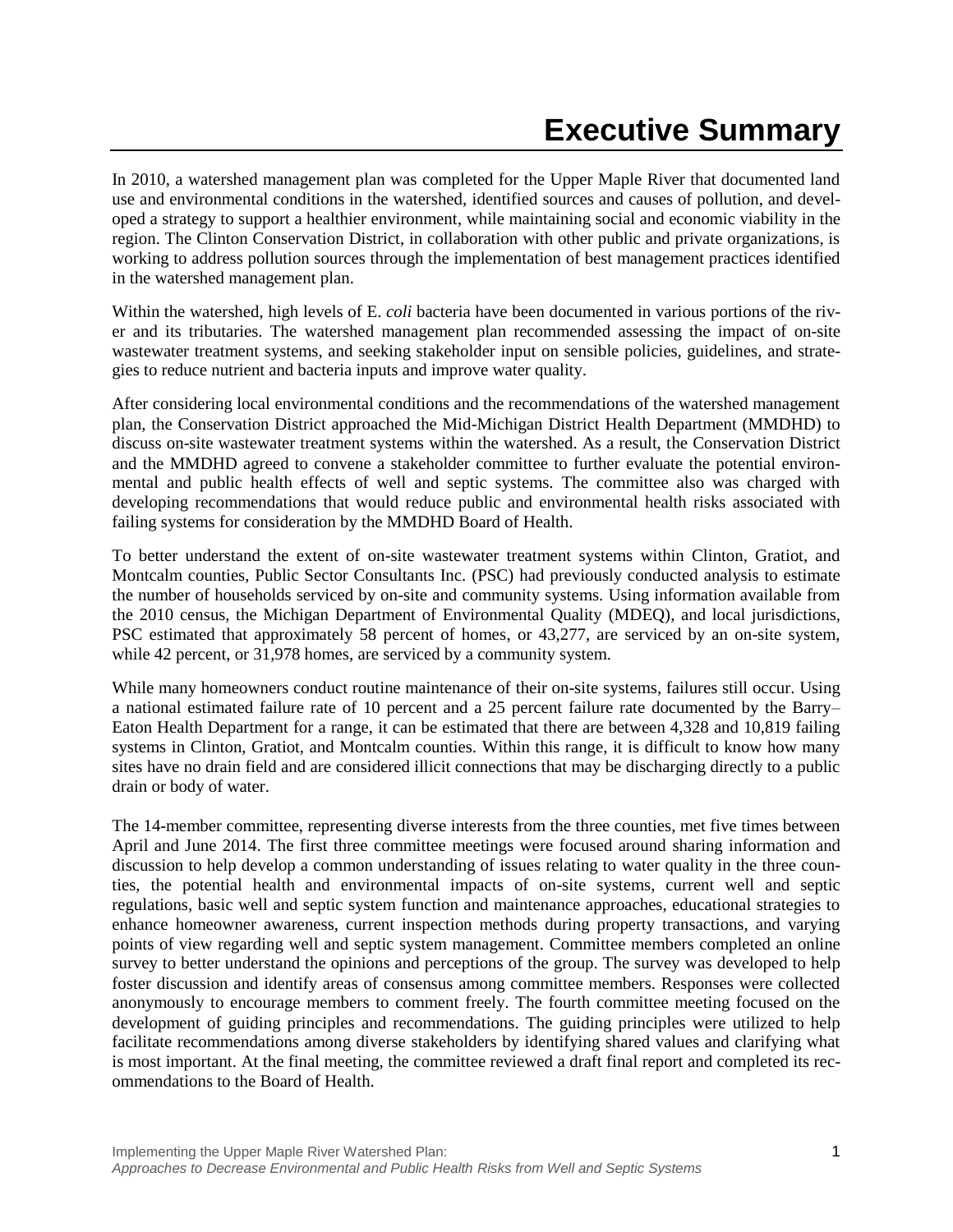### <span id="page-4-0"></span>*Challenges and Potential Solutions*

The committee agreed that many homeowners lack basic knowledge regarding the operation and maintenance of septic systems. For example, most homeowners are unaware that a septic tank should be pumped on a regular basis (i.e., every 5 to 7 years) to avoid premature failure of a system. In addition, some homeowners may be unaware that their septic tank has a direct connection (i.e., illicit discharge) to a county drain or other waterway, which could pose a serious public health threat. One potential solution discussed by the committee was effective education and outreach strategies that encourage homeowners to properly maintain on-site systems. Based upon a review of other counties and states, these efforts usually include an inventory of well and septic systems, which is maintained by the local health department, and programs in which property owners are sent periodic reminders to educate them about their systems and encourage proper maintenance. These programs may also include homeowner workshops. Following extensive discussion, the committee concluded that while educational approaches are helpful and would likely reduce failure rates, they would not fully address the problem of failing systems, particularly illicit discharges. The group also noted that education, while valuable, must be more than a one-time activity and needs to be ongoing to remain an effective strategy.

Another potential solution discussed was a time-of-sale inspection program (TOS), which has been adopted in varying forms in at least 12 Michigan counties. These inspections are mandated and normally occur during a real estate transaction. While requirements of these ordinances vary by jurisdiction, they generally share common elements. For example, in these jurisdictions on-site systems must be inspected when a home is sold. If an on-site system is determined to be "failing," it must be brought up to code, or have a corrective action plan in place before the transaction can be completed. In many jurisdictions, these ordinances have included what some consider to be a far-reaching definition of "failure," encompassing minor system elements (e.g., having a sump pump or water softener connected to the septic system) that pose a low risk to public or environmental health. Additionally, Realtors and homeowners have noted that these requirements can come at high cost to correct minor problems and slow or prevent property transactions. The committee discussed these approaches at length and agreed that the potential challenges identified by the real estate community, service providers, and the Health Department make these standard TOS programs undesirable.

On the other hand, the committee agreed that if the identified challenges of existing TOS programs could be overcome, then a program administered by the Health Department could be extremely effective. The committee discussed a program that would overcome those challenges by improving information management at the Health Department, enhancing educational activities, and developing an innovative, riskbased ordinance that would share results of inspections that occur when homes are sold with the Health Department without slowing or preventing a transaction. The approach also would use a narrow definition of system failure (see pages 5–6) when identifying properties in need of upgrades. Such an approach would address concerns of stakeholders and reduce the number of failing systems that pose a high risk to public and environmental health.

### <span id="page-4-1"></span>*Committee Recommendations*

 $\overline{a}$ 

After thoughtful discussion and consideration, the committee reached consensus<sup>1</sup> regarding steps the Health Department, the Conservation District, and other community partners can take to decrease the public and environmental health risks of failing on-site systems, which are provided below. The committee's rationales for its recommendation are included on pages 13 and 14.

<sup>&</sup>lt;sup>1</sup> For the Well and Septic Committee, consensus is considered a supermajority of members. One committee member representing the Montcalm Association of Realtors expressed opposition to any new ordinance regarding septic systems. The member was supportive of educational approaches to encourage homeowners to proactively maintain their on-site systems.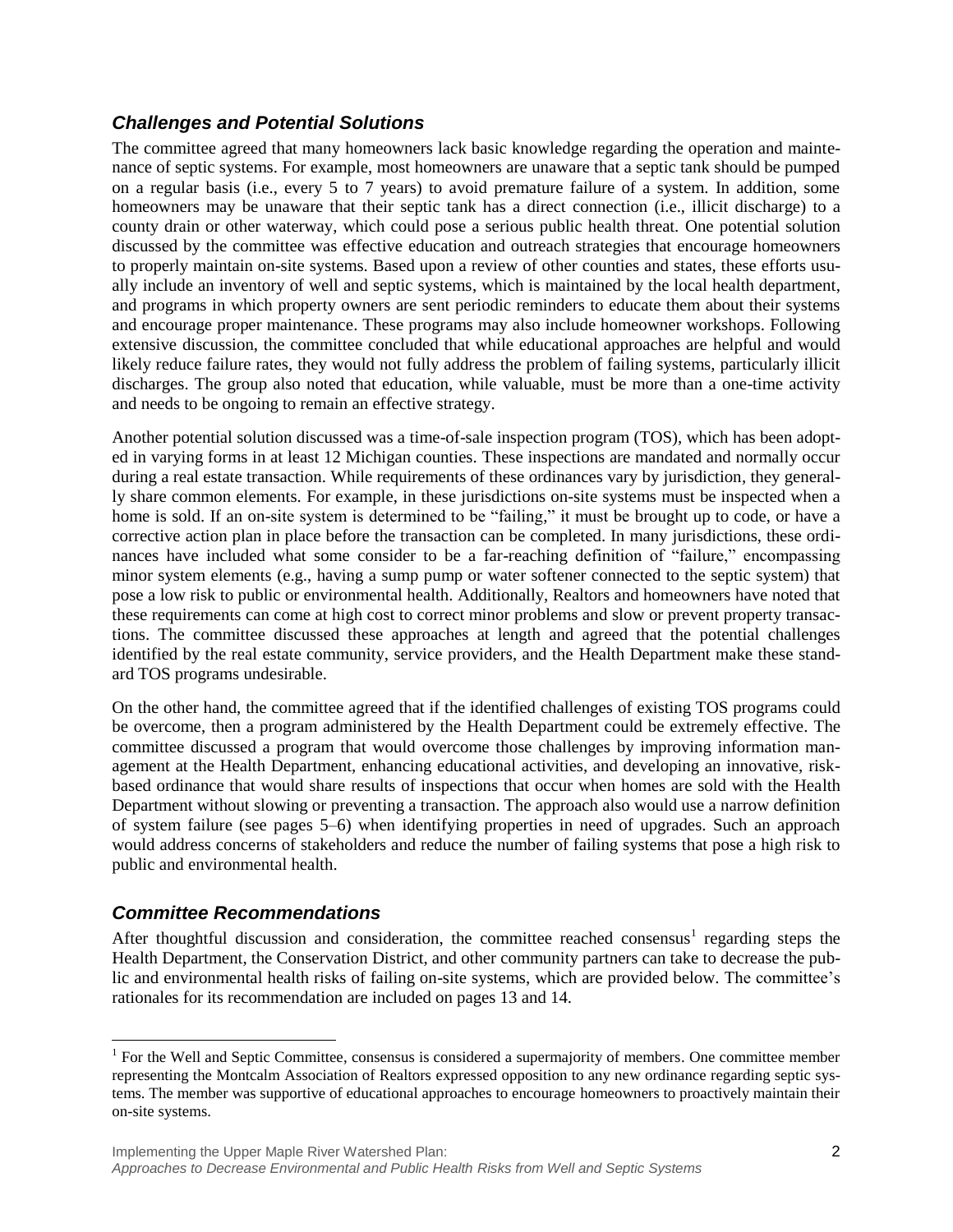- 1. The Health Department should seek funding to digitize well and septic records and make them available online. The goal for the Health Department would be to maintain a database of all properties that are not connected to a community system in its jurisdiction.
- 2. The Health Department should work with community partners such as the Conservation District; County drain commissioners; municipal building officials and tax assessors; and service providers to digitize and provide geographic information system (GIS) overlays and other digital information (i.e., contamination sites, county drain systems) to better inform the public.
- 3. Recognizing the importance of an informed citizenry, the Health Department, in collaboration with regional partners such as the Conservation District and service providers, should develop and implement an education and outreach initiative to encourage homeowners and residents to proactively maintain their well and septic systems. These activities may include direct mailings and workshops.
- 4. The Health Department, the Conservation District, and community partners should explore grant opportunities to support education and outreach efforts that would increase homeowner awareness of effective maintenance of on-site systems. Additionally, community partners should explore opportunities to fund these activities through public-private partnerships.
- 5. Current regulations appear to be adequate regarding the siting, installation, sizing, etc., of well and on-site disposal systems. However, recognizing that failing well and septic systems, particularly those septic systems with an illicit or direct connection and those that are poorly maintained, constitute an environmental and public health risk, the Health Department should consider adopting an innovative ordinance that incorporates a risk-based approach and requires inspection results to be shared with the Health Department without delaying or preventing property transactions from proceeding. Under the recommended approach, the Health Department would use a narrow definition of "system failure" (see pages 5–6) that would address failed systems with high risk to public health, such as those with illicit connections/direct discharges to surface waters or ponding on the surface. In other words, functional non-conforming systems that do not meet the Health Department's current definition of failure would not be required to be upgraded to current code. The details of program mechanics and requirements would need to be developed and discussed further with stakeholders. A list of topics that may need to be discussed during program development and a working draft of a program flow chart is included in Appendix B.
- 6. The Health Department should continue to evaluate the costs and funding approaches of implementing such a program, with the goal of developing a sustainable and efficient funding mechanism that minimizes the economic burden to homeowners and the Health Department.
- 7. The Health Department, in collaboration with community partners, should develop and implement an education campaign before, during, and after the program is implemented. The education campaign should increase awareness of program requirements among homeowners, Realtors, lenders, service providers and other stakeholders.

These recommendations are based upon agreement by the committee that the Health Department has an opportunity to improve its information management systems, enhance educational activities, and develop an innovative, risk-based ordinance that would address high risk properties without impeding home sales, which could become a model for other counties in the state. This framework would address environmental health risks in Clinton, Gratiot, and Montcalm counties and respond to challenges and concerns raised by stakeholders.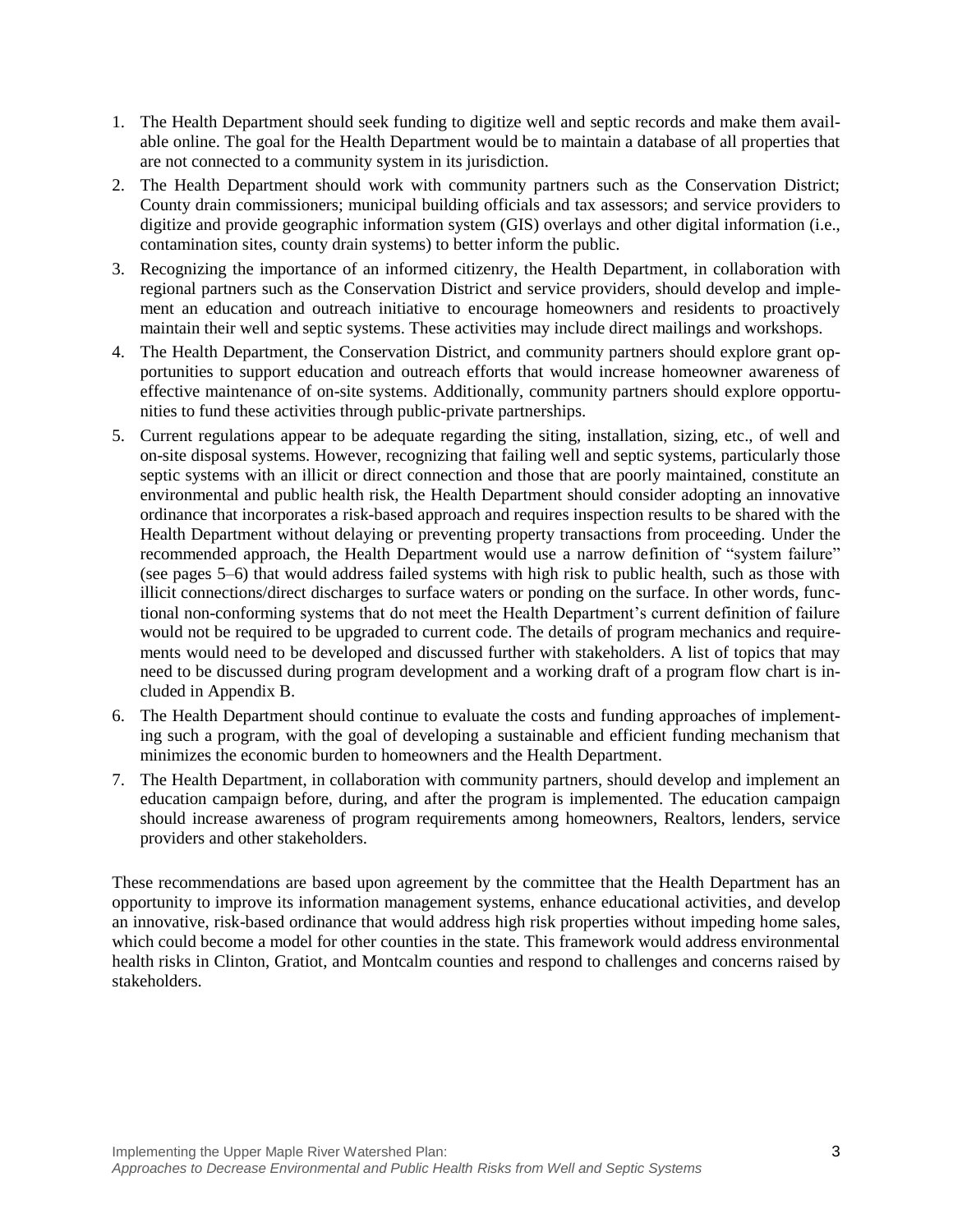## **Background**

<span id="page-6-0"></span>The Upper Maple River watershed is approximately 513 square miles and is located primarily within Clinton, and Gratiot counties, with portions extending into Ionia, Montcalm, and Shiawassee counties. The Upper Maple River watershed is a subsection of the Maple River watershed, a tributary to the Grand River.

In 2010, a watershed management plan was completed for the Upper Maple River that documented land use and environmental conditions in the watershed, identified sources and causes of pollution, and developed a strategy to support a healthier environment, while maintaining social and economic viability.

The watershed management plan documented that some waterways within the watershed do not meet water quality standards to support aquatic wildlife and a warmwater fishery. The watershed plan documents that all subwatersheds are threatened for total and partial body contact (e.g., swimming and boating) because of bacteria levels. The plan identifies known pollutants and sources, including sediment (overland runoff, streambank erosion, livestock access, and road crossings) and nutrients (overland runoff, manure applications, livestock lot runoff, fertilizer applications, and livestock access), as well as suspected pollutions and sources, including pathogens and bacteria (failing septic systems and illicit connections, manure applications, livestock lot runoff, livestock access, and wildlife) and pesticides and chemicals (cropland erosion).

Since the watershed management plan was completed, additional water quality monitoring was conducted in the watershed. A 2013 staff report from the MDEQ documented that *E. coli* levels at six sampling locations within the watershed consistently exceeded water quality standards in 2012. The sampling showed,

*"Individual daily and 30-day geometric mean concentrations ranged from 85 to 3,902 and 211 to 512 E. coli/100 mL, respectively. All stations exceeded the 30-day geometric mean (130 E. coli/100 mL) and had at least 2 exceedances of the daily geometric mean (300 E. coli/100 mL) Total Body Contact standard. Maple River at Shepardsville and Nickel Plate Roads and Fish Creek at Fenwick Road exceeded the daily 5 geometric mean Total Body Contact standard on every sampling event." (MDEQ, 2013).*

These impairments are further documented in the 2014 Integrated Report, which the state is required to update and issue every two years under the federal Clean Water Act. The Integrated Report documents whether or not water bodies within the state meet water quality standards for protected uses of water resources (designated uses). The 2014 Integrated Report documents that many portions of the Maple River and its tributaries within Clinton, Gratiot, Montcalm, and Shiawassee counties have high levels of bacteria that exceed water quality standards (MDEQ, 2014).

The Conservation District, in partnership with many other public and private organizations, received a grant from the MDEQ to implement the watershed management plan and address these issues using best management practices. These include ongoing efforts to install cattle crossings and exclusion fencing, drainage water management systems and buffer strips, stream restoration, as well as outreach and education activities. The watershed plan recommended assessing the effects of on-site wastewater treatment systems on water quality, and seeking stakeholder input on sensible policies, guidelines, or strategies to reduce nutrient and bacteria inputs and improve water quality.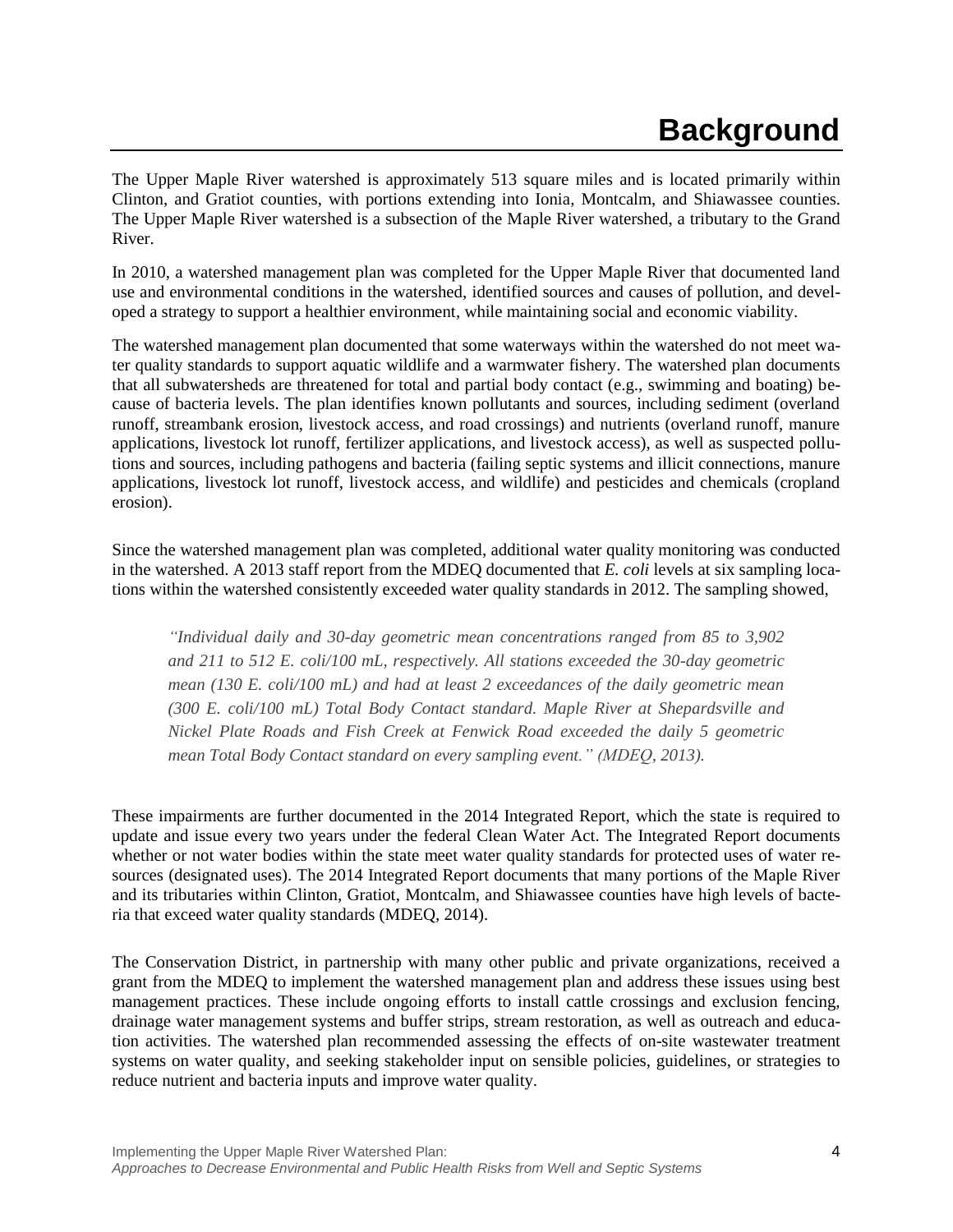In 2013, the Conservation District approached the Mid-Michigan District Health Department, which includes Clinton, Gratiot, and Montcalm counties, to discuss on-site wastewater treatment systems within the watershed. The Health Department is a local government agency charged with protecting public and environmental health and ensures that well and septic systems meet local and state codes. After considering local environmental conditions and the recommendations of the watershed management plan, the Conservation District and the Board of Health agreed to convene a stakeholder committee to further evaluate the potential effects of well and septic systems and to develop recommendations that would reduce public and environmental health risks associated with failing systems for consideration by the MMDHD Board of Health.

## <span id="page-7-0"></span>**EXISTING WELL AND SEPTIC REQUIREMENTS**

Local health departments have regulatory authority over well and septic systems. Local health departments have more control over septic regulations than water well regulations, which are mandated by federal and state law and administered through local health departments. For local regulations to be adopted by the MMDHD, first the Board of Health must approve an ordinance, followed by each of the three member counties. Environmental health regulations were originally adopted in 1966 and went into effect in 1967. The regulations have been revised from time to time, including substantial revisions in 2001 and updates in 2012.

### *Septic System Requirements*

Septic system regulations vary based on the use and type of system. Generally, smaller systems are governed by local regulations, while larger systems must meet state standards. The regulatory framework by system size and type is provided in Exhibit 1.

| <b>EXHIBIT 1.</b> On-site Wastewater Treatment Systems Regulatory Framework |
|-----------------------------------------------------------------------------|
|                                                                             |

| Category                 | Water use         | <b>Regulatory Framework</b>                             |
|--------------------------|-------------------|---------------------------------------------------------|
| <b>Residential sites</b> | 1,000 gpd or less | Local regulations                                       |
| Small commercial         | 1,000 gpd or less | Local regulations following<br><b>MDEQ</b> requirements |
| Large commercial         | 1,000-10,000 gpd  | <b>MDEQ Criteria</b>                                    |
| Subdivisions/site condos | Not Applicable    | <b>MDEQ Criteria</b>                                    |
|                          |                   |                                                         |

SOURCE: PSC 2014 (using information provided by the MMDHD)

The MMDHD environmental health regulations require a conforming septic system for occupancy (including alternative systems); define "sewage failure"; outline permit requirements, system construction requirements, isolation distances, and sizing charts; and outline the mechanisms for enforcement, condemnation, appeals, and variances. There are currently four alternative sewage systems approved under the regulations (aerobic treatment units, sand filters, pressure systems, and geotextile sand filters). Alternative systems must pass state and local review; the Board of Health has the final approval.

#### The MMDHD defines sewage failure as:

*"A sewage failure shall include but not be limited to any condition where effluent from any sewage absorption system is exposed to the surface of the ground or is permitted to drain on or to the surface of the ground, into any ditch, storm sewer, lake or stream, or*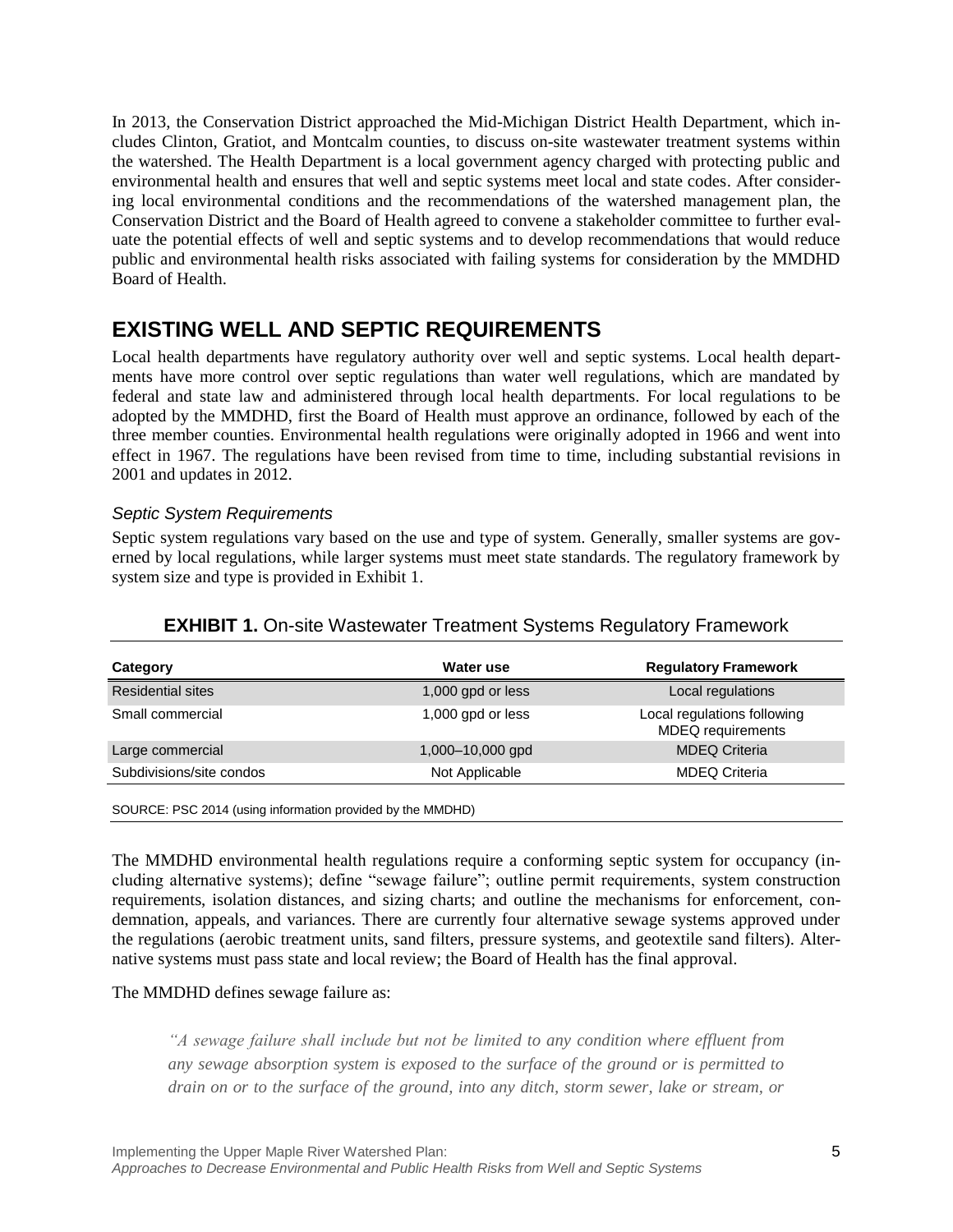*when odor, appearance, or presence of this material may have an obnoxious or detrimental effect on or to the senses and/or health of persons. A sewage absorption system is considered to have failed if any one of the following conditions exists:*

- *The system does not accept effluent at the rate of application; or*
- *Sewage effluent seeps from, or ponds on or around the absorption system, or contaminates the surface and/or groundwaters; or,*
- *When the back-up of sewage effluent in a basement, indoor plumbing, or crawl space occurs."*

#### *Water Wells*

The regulatory framework for water wells is markedly different than the framework for septic systems. For water wells, local health departments are tasked with implementing state and federal laws with specific requirements. Compared to septic system regulation, there is far less flexibility on local administration of the requirements for water wells.

The primary laws that currently govern water well installations include:

- Michigan Safe Drinking Water Act (Public Act 399 of 1976, as amended)
- Michigan Water Well Construction and Pump Installation Code (Part 127 of Public Act 368 of 1978, as amended)
- Michigan Natural Resource and Environmental Protection Act –(Public Act 451 of 1994, as amended)
- $\blacksquare$  Federal rules addressing commercial water supplies
- Local regulations

These laws and rules detail several isolation districts (setbacks) from various potential health hazards. Examples include:

- 50 feet from septic tank, disposal field, dry well, sewage pump chamber, pressurized sewer, and animal/poultry operation
- 50 feet from a regulated underground storage tank (UST) or above-ground storage tank (AST) with secondary containment
- 50 feet from UST or AST and less than 1,100 gallons servicing the premises (e.g., home heating)
- $\Box$  10 feet from buried gravity flow sewer, sump or pit, and surface water body
- 800 feet from work area of landfill or septage waste application
- 300 feet from subsurface injection of effluent/digested sludge, oil/gas wells, petroleum processing, and regulated AST or UST without secondary containment
- 150 feet from storage or prep area where chemicals might pollute soil or groundwater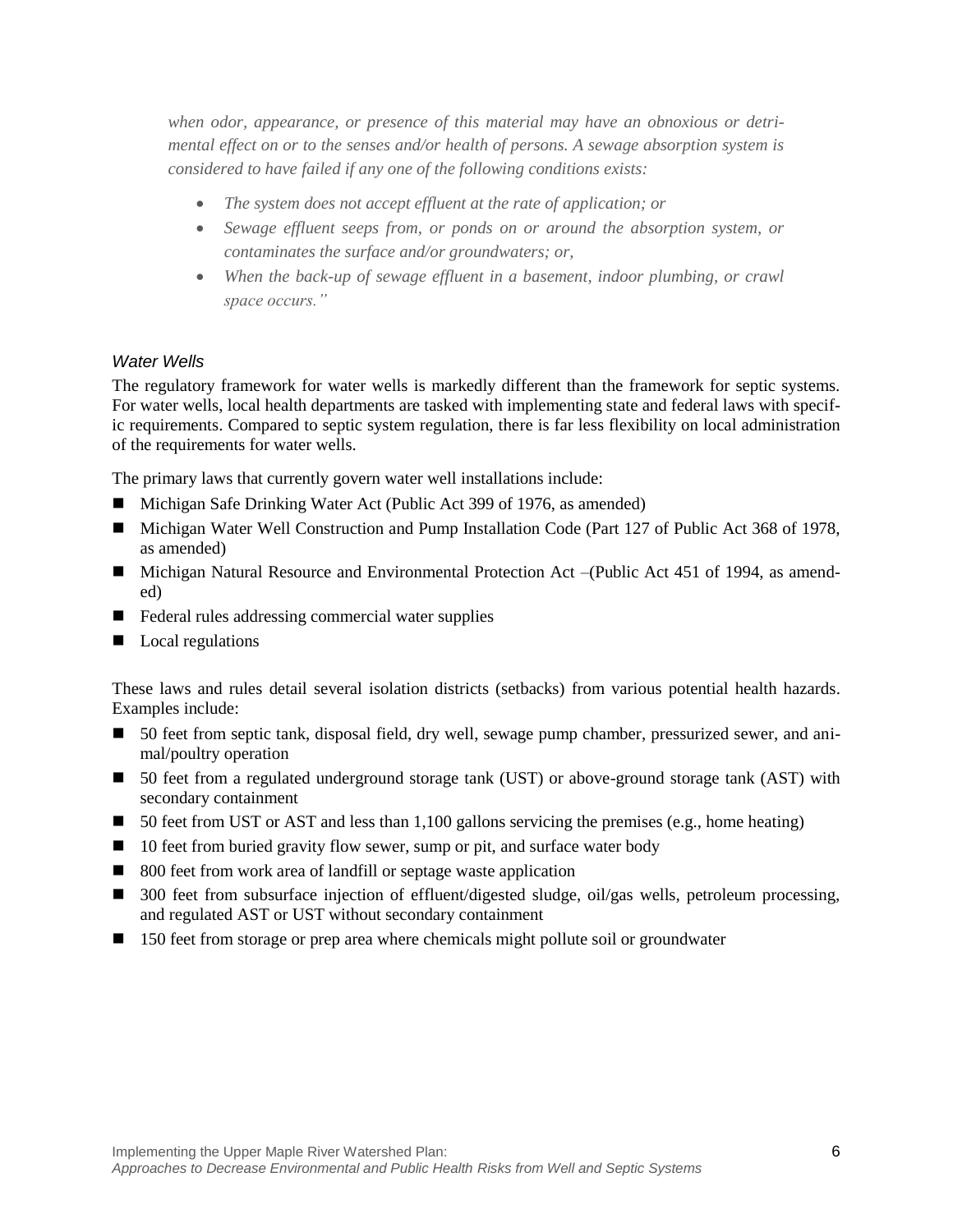## **Estimating the Number of On-site Systems**

<span id="page-9-0"></span>To better understand the extent of on-site systems in the area, the Conservation District asked PSC to estimate the number of households serviced by community wastewater treatment systems (CWTS) and on-site wastewater treatment systems (OWTS) within Clinton, Gratiot, and Montcalm counties. To develop the estimate, PSC used 2010 census data to identify the number of households within the counties; MDEQ data to identify community wastewater treatment systems; and information provided by individual jurisdictions to identify the number of households connected to a given wastewater treatment system. The following figures should be considered estimates designed to inform discussions of community health, which have an estimated margin of error of 5 percent or less. Within the three counties, an estimated 43,277, or 58 percent, of households are served by an on-site wastewater treatment system, while 31,978, or 42 percent, of households are served by a community wastewater treatment system. Figures for each county are provided in Exhibit 2 below. A summary of the methodology used to develop the estimates is provided in Appendix A.

| County          | <b>Total households</b><br>(2010) | <b>Estimated house-</b><br>holds served by<br><b>OWTS</b> | <b>Estimated house-</b><br>holds served by<br><b>CWTS</b> | Percentage<br>households<br>served by OWTS | Percentage<br>households<br>served by<br><b>CWTS</b> |
|-----------------|-----------------------------------|-----------------------------------------------------------|-----------------------------------------------------------|--------------------------------------------|------------------------------------------------------|
| Clinton         | 30,695                            | 14.979                                                    | 15,716                                                    | 49%                                        | 51%                                                  |
| Gratiot         | 16.339                            | 8.808                                                     | 7.531                                                     | 54                                         | 46                                                   |
| <b>Montcalm</b> | 28.221                            | 19.490                                                    | 8,731                                                     | 69                                         | 31                                                   |
| <b>Total</b>    | 75,255                            | 43.277                                                    | 31.978                                                    | 58%                                        | 42%                                                  |

**EXHIBIT 2.** Household Wastewater Treatment Services by Type

NOTES: OWTS: On-site wastewater treatment system; CWTS: Community wastewater treatment system SOURCE: PSC using information from (1) 2010 census, available online:

[http://www.michigan.gov/cgi/0,4548,7-158-54534-252541--,00.html;](http://www.michigan.gov/cgi/0,4548,7-158-54534-252541--,00.html) (2) Michigan Department of Environmental Quality: List of Active NPDES Permits, available online: [http://www.michigan.gov/deq/0,4561,7-135-3313\\_3682\\_3713-10780--,00.html;](http://www.michigan.gov/deq/0,4561,7-135-3313_3682_3713-10780--,00.html) and (3) individual jurisdictions within the Mid-Michigan District Health Department service area.

The U.S. Environmental Protection Agency (EPA) estimates the national failure rate of on-site systems at about 10 percent (EPA, 2013). The Barry-Eaton Health Department (BEDHD) found through its inspection program a failure rate of about 25 percent (BEDHD, 2014). Using these figures as low and high ends of a range, PSC estimated that between 4,328 and 10,819 on-site systems are failing within Clinton, Gratiot, and Montcalm counties. The estimated range by county is provided in Exhibit 3.

|              |                                  | <b>Failure rate</b> |        |
|--------------|----------------------------------|---------------------|--------|
|              | <b>Estimated on-site systems</b> | 10%                 | 25%    |
| Clinton      | 14,979                           | 1,498               | 3,745  |
| Gratiot      | 8,808                            | 881                 | 2,202  |
| Montcalm     | 19,490                           | 1,949               | 4,873  |
| <b>Total</b> | 43,277                           | 4,328               | 10,819 |

#### SOURCE: PSC 2014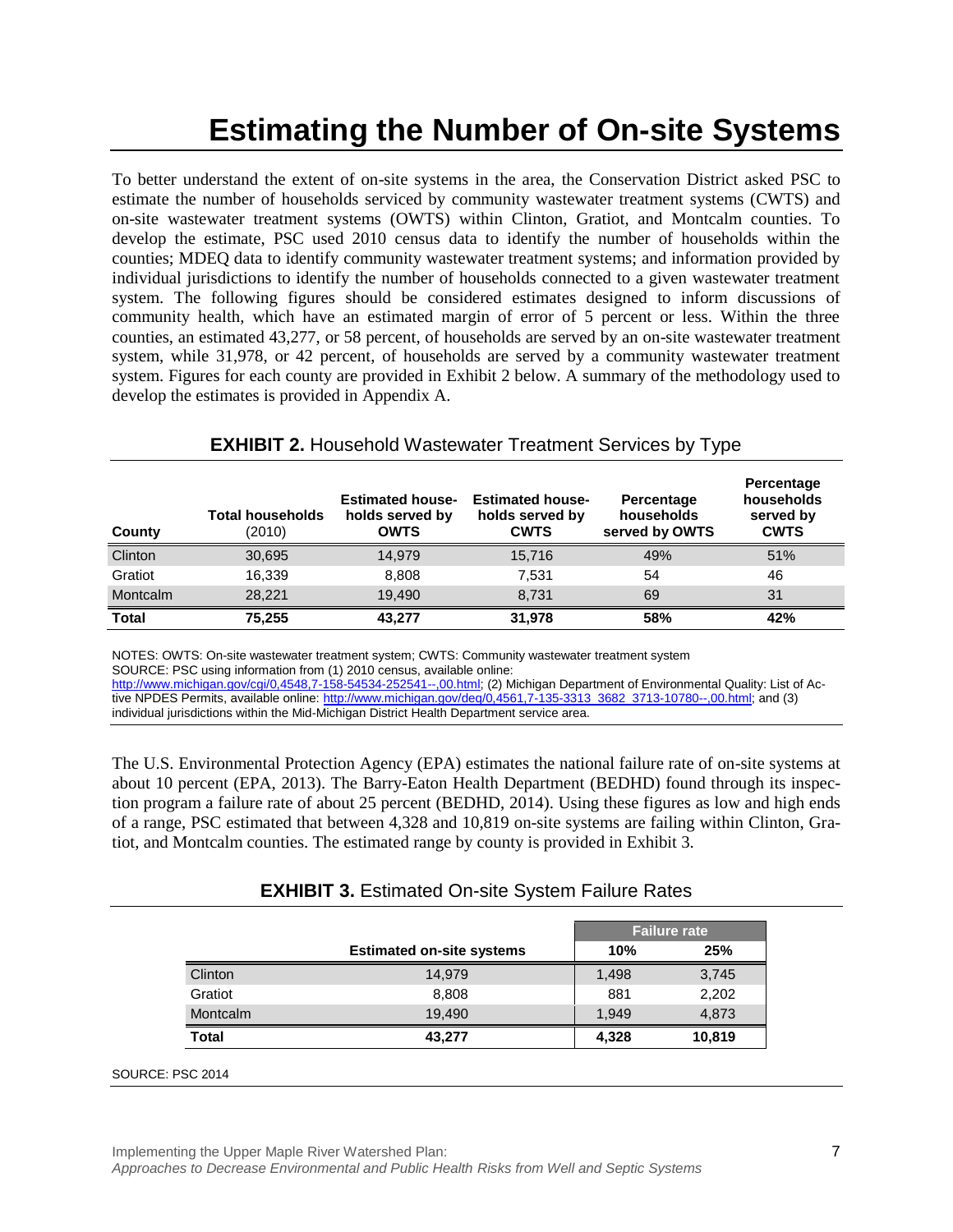The definition of "failure" can vary among jurisdictions and inspection programs. The Barry–Eaton Health Department includes what some may consider as minor problems within its definition of "failure" (e.g., connecting a water softener to the septic system). Other jurisdictions may define failure in a more limited manner. All definitions of system failure include illicit or direct connections in which household plumbing bypasses a drain field and discharges directly into agricultural tile drains or surface water bodies such as open ditches or creeks. Of all failures, households with illicit or direct connections may constitute the greatest public health risk.

The figures presented above do not draw any distinction between full-time residences and second homes. To determine if second homes would affect the estimated number of septic systems and failed systems, PSC checked the number of second homes identified in census data. This analysis showed a total of 3,418 second homes in the three counties. Assuming that the relative portion of households serviced by on-site and community systems remained constant for second homes, the estimates were adjusted to determine if there was a significant difference (see Exhibit 4).

|              |                                                 | <b>Adjusted estimate of homes</b><br>with on-site systems | <b>Failure rate</b> |           |
|--------------|-------------------------------------------------|-----------------------------------------------------------|---------------------|-----------|
|              | <b>Estimated on-site</b><br>systems (all homes) | (second homes removed)                                    | 10%                 | 25%       |
| Clinton      | 14.979                                          | 14,849                                                    | 1,484.9             | 3,712.25  |
| Gratiot      | 8.808                                           | 8.742                                                     | 874.2               | 2,185.50  |
| Montcalm     | 19,490                                          | 17.399                                                    | 1,739.9             | 4.349.75  |
| <b>Total</b> | 43,277                                          | 40,990                                                    | 4,099               | 10,247.50 |

While removing second homes from the analysis decreased the estimate of total on-site systems and failing systems, the results did not change significantly. Under both scenarios (including vs. excluding second homes) the estimated number of failing systems is between 4,000 and 10,500.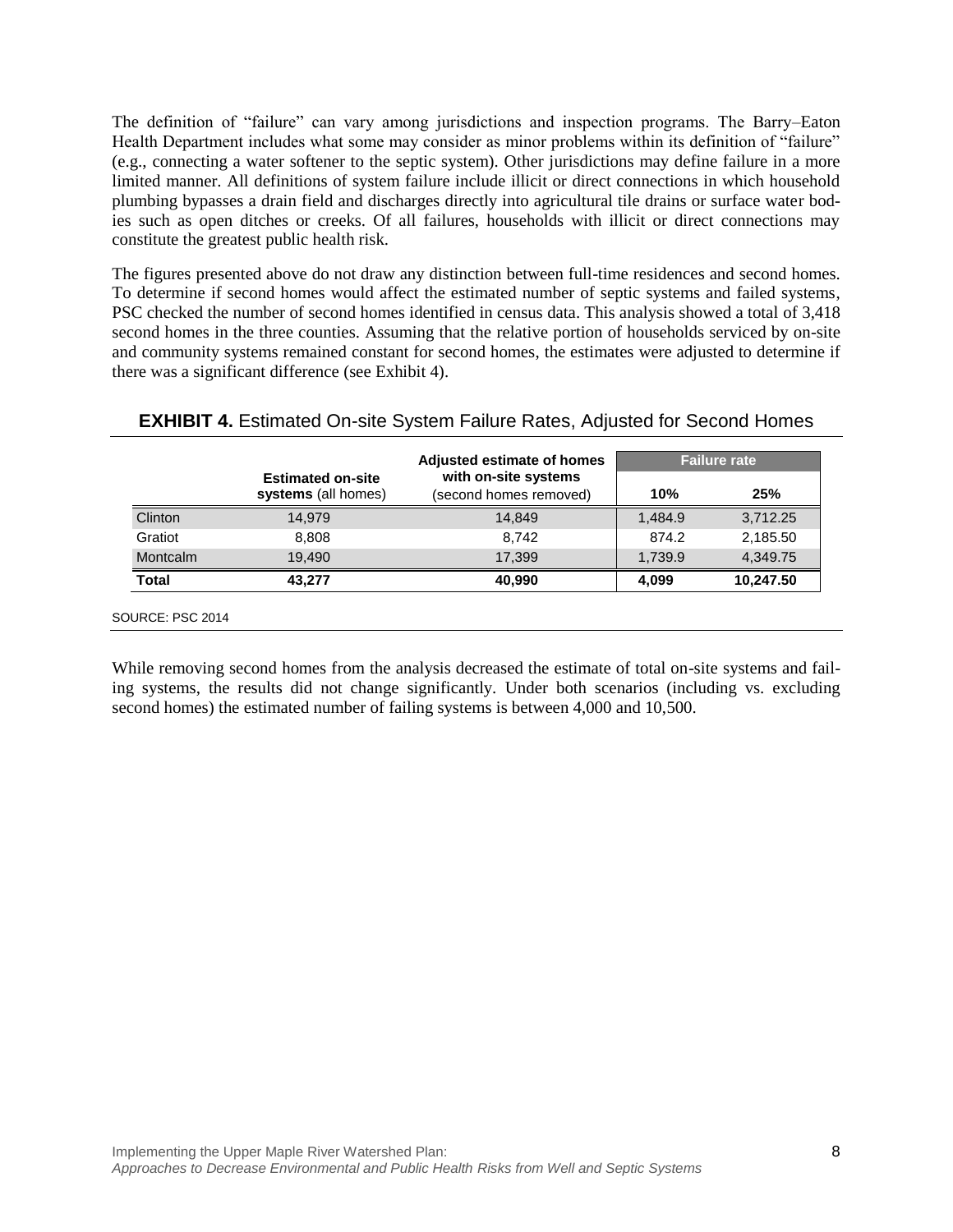# **Well and Septic Stakeholder Committee**

<span id="page-11-0"></span>The MMDHD and the Conservation District formed a Well and Septic Stakeholder Committee representing interests from the three counties to assess prevailing opinions and perceptions of water quality conditions within Clinton, Gratiot, and Montcalm counties, identify methods to increase awareness of proper well and septic system maintenance, and study approaches to decrease public and environmental health risks from failing systems.

## <span id="page-11-1"></span>**EDUCATION AND OUTREACH STRATEGIES**

At the request of committee members, PSC conducted research regarding effective education and outreach strategies that encourage homeowners to properly maintain on-site systems. Available information suggested that education and outreach approaches can be useful tools in areas of low environmental risk such as regions with low population densities and those not near bodies of water.

Effective education and outreach programs usually include an inventory of well and septic systems which is maintained by the local health department. Property owners with an on-site system are sent periodic maintenance reminders to educate them about their systems and encourage proper maintenance. These programs frequently include homeowner workshops (EPA, 2012).

Common characteristics of these programs include:

- Relative ease of implementation
- Lower administrative requirements
- $\blacksquare$  Informative for local and regional planning efforts
- No additional compliance mechanisms
- Limited ability to review and inspect
- Continue to be dependent on homeowners for operations and maintenance

The committee reviewed a case study of an education program carried out in Liking County, Ohio. The county had about 23,000 homes not serviced by a community wastewater treatment system. Through funding provided by the state, the county sent a mailing to 10,000 homes with on-site systems. The mailing included a questionnaire to collect information about how homeowners were maintaining their systems. The county expected a response rate of about 10 percent; however the response rate was 27 percent. The program included homeowner workshops, which were attended by about 75 people. Following the educational campaign, the Licking County Health Department contacted the top five septic pumpers in the region; all of which reported an increase in calls from homeowners. The case study did not include information about how much of an increase occurred (EPA, 2012).

Committee members discussed the effectiveness of Licking County's campaign. Of the 23,000 homes with on-site systems, the county contacted 10,000, representing 43 percent of homeowners. Of the total homeowners, about 12 percent responded to the questionnaire and less than 1 percent participated in the workshops. Committee members agreed that it was likely that homeowners who knowingly discharged wastewater with illicit connections were less likely to engage in the process. After discussing the approach used by Licking County, the committee concluded that while the educational approaches are positive and would likely reduce failure rates, they would not solve the problem of failing systems. Furthermore, the group noted that education needs to be ongoing to remain an effective strategy to encourage maintenance. Committee members noted there may be opportunities for the private sector to partner with the Health Department or the Conservation District to fund an education effort, and that there may be grant opportunities available.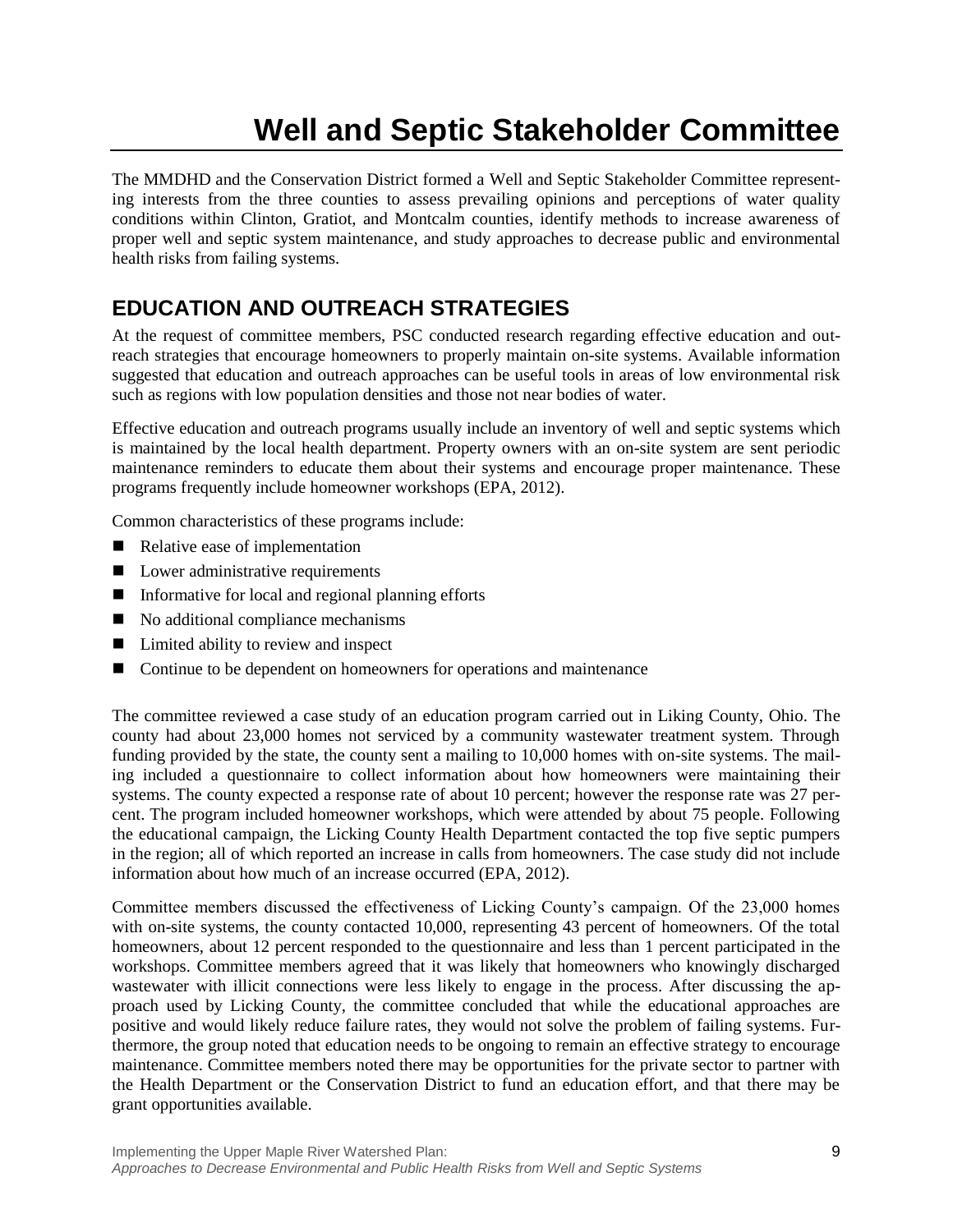## <span id="page-12-0"></span>**CURRENT WELL AND SEPTIC SYSTEM REVIEW PROCESS DURING PROPERTY TRANSACTIONS**

Committee members representing Realtors and licensed system inspectors presented information to the group regarding the current well and septic system review process when property transactions occur in Clinton, Gratiot, and Montcalm counties. Under the status quo, when properties with on-site systems are sold through the assistance of Realtors, the buyer's agent will recommend to the client that an inspection should be completed. In almost all circumstances, the prospective buyer follows the recommendation and completes an inspection through a third-party service provider. Between 85 percent and 90 percent of property transactions are completed with the assistance of Realtors. The remaining 10 percent to 15 percent are listed as "for sale by owner," or may not be advertised at all, as is sometimes the case with agricultural homesteads and transfers within families.

In situations in which a well or septic system is determined to be deficient, or missing, the buyer and seller will generally negotiate to have the system repaired or decrease the purchase price of the home. However, transactions can still proceed, depending on lender requirements, without operable systems. Additionally, there is no mechanism that ensures the Health Department is informed of failing systems.

Committee members representing system inspectors reviewed the process used when conducting an inspection of on-site wastewater treatment systems and water wells. The inspectors emphasized the importance of easy and quick access to relevant information online (e.g., prior permits, as-built sketches). While individual inspectors may take different approaches, the inspections generally include the following:

- Collect information about the property through online sources such as assessing records, health department records, and well logic records.
- Coordinate with the local health department to obtain all available records on the subject property.
- When on-site, evaluate the typography and soil type.
- Determine and evaluate the fuel source relative to location of the well.
- $\blacksquare$  Turn on all the water in the house.
- Evaluate the well construction.
- Document the condition of systems that may affect the septic system (e.g., water softener, sump pump, etc.).
- Develop a drawing of tank field, structure location, property lines, etc.
- Determine whether or not the tank has been pumped within the last three years. If it has been pumped, open the tank and inspect its integrity. If it has not been pumped within the previous three years, arrange for pumping. The septic pumper will check the integrity of the tank, which is incorporated into the final report.
- Hand auger at least two borings to determine system and stone depth and condition.
- **Findings of the inspection are summarized in a report and submitted to the client.**

Committee members discussed how the Health Department handles situations in which an existing home with a failing system has site conditions that do not allow for installation of a system conforming with current codes. This situation can occur when a property owner discovers the system to be deficient and files for a permit to install a new system, or in instances where a failing system (such as a direct discharge) is identified through other means (i.e., a neighbor). Health Department staff members do their best to work with homeowners to install a functioning on-site system through a variance. This approach has led to a few instances where systems conform with the spirit of the regulation, while allowing people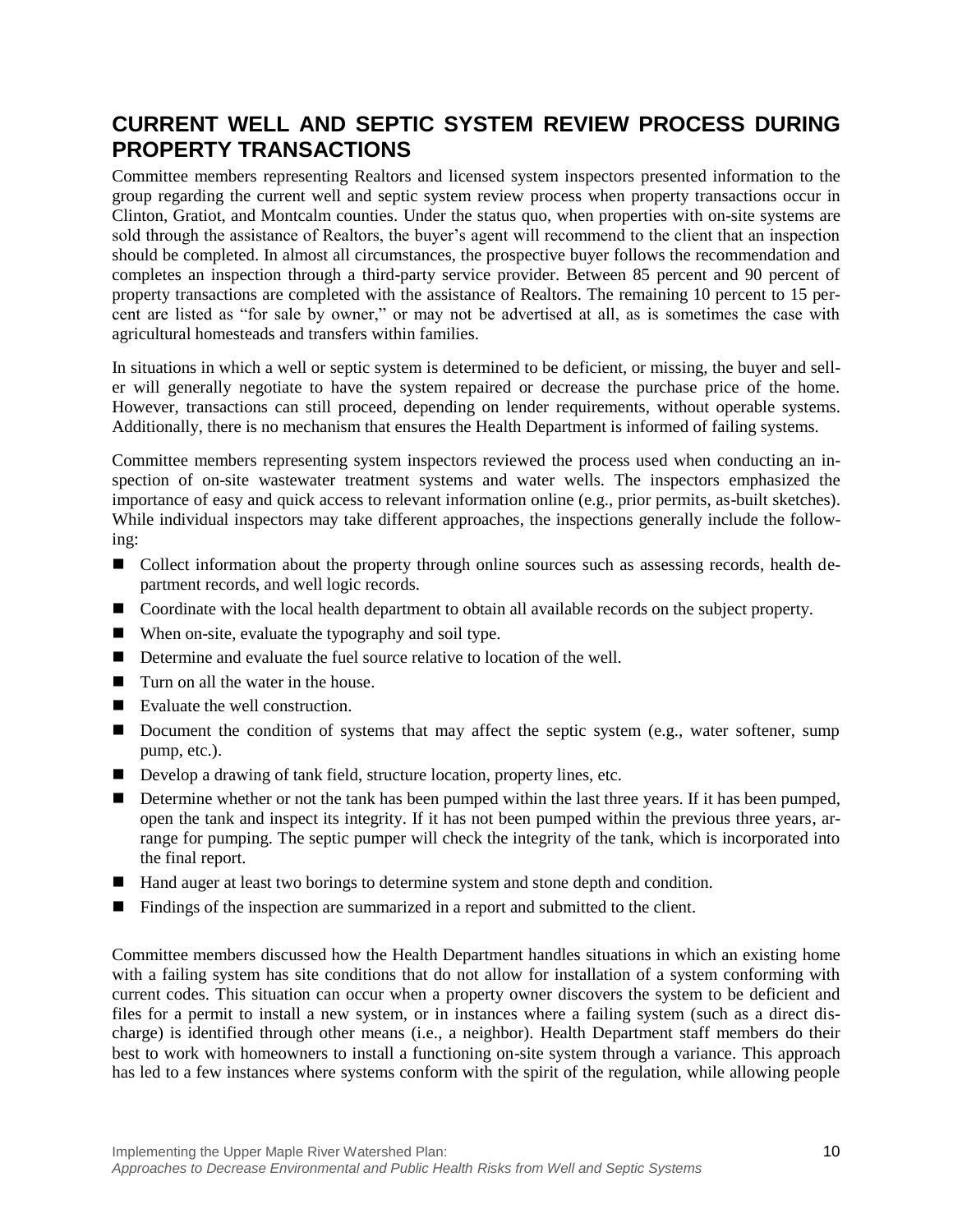to remain in their homes. Committee members agreed that this flexibility and collaborative nature from the Health Department are of high importance.

## <span id="page-13-0"></span>**WELL AND SEPTIC MAINTENANCE AND COUNTY DRAINS**

The committee discussed the interaction between well and septic systems and county drains. The Clinton County drain commissioner made a presentation to reflect the typical situation found by the respective drain offices in Clinton, Gratiot, and Montcalm counties. In Clinton County, it is estimated that there are more than 630 county drains consisting of nearly 760 miles of open ditches and nearly 270 miles of enclosed drains. The Clinton County Drain Office has maps of most drains available online, which could be made available to the Health Department. The Clinton County drain commissioner noted that the Drain Office does not regularly deal with well and septic systems, as the office is charged with maintaining the county drainage system. The Drain Code prohibits the discharge of sewage into county drains. Occasionally, Drain Office staff members or contractors identify illicit discharges; when they are found, they work with the Health Department to resolve the matter as direct discharges become more of a public issue. Generally, the Clinton County Drain Office identifies about five direct discharges each year.

## <span id="page-13-1"></span>**COMMITTEE MEMBER SURVEY**

To better understand the opinions and perceptions of committee members, an online survey was developed to help foster discussion and identify areas of consensus among committee members. Responses were collected anonymously to encourage members to comment freely. Committee members were asked to respond to the following questions:

- Do current well and septic requirements adequately protect, overly protect, or inadequately protect public health and the environment?
- What public health and/or environmental concerns and issues should be considered related to well and septic regulations?
- What is the relative importance of addressing failing wells and septic systems compared to other contemporary environmental challenges identified in the Upper Maple River watershed management plan?
- What are economic consequences that should be considered related to existing well and septic regulations or future changes?
- What is the proper role of government in protecting public health?

The survey identified areas where there is consensus among the committee members, including:

- Health Department regulations appear to adequately protect public health for well and septic installation, but there are differing opinions on maintenance requirements after installation.
- The government has a responsibility to protect public health and minimize threats from failing septic systems, but approaches should be tempered by common sense and resource constraints and recognize costs relative to benefits.
- **O** Committee members may view septic systems as a smaller component than other pollution sources in the watershed, but it was noted that the agricultural community may be unfairly singled out. Illicit discharges and direct connections should be addressed.
- Illicit discharges and direct connections are recognized by committee members as a threat to public and environmental health.
- **There is strong support for efforts to encourage homeowners and residents to properly maintain on**site systems.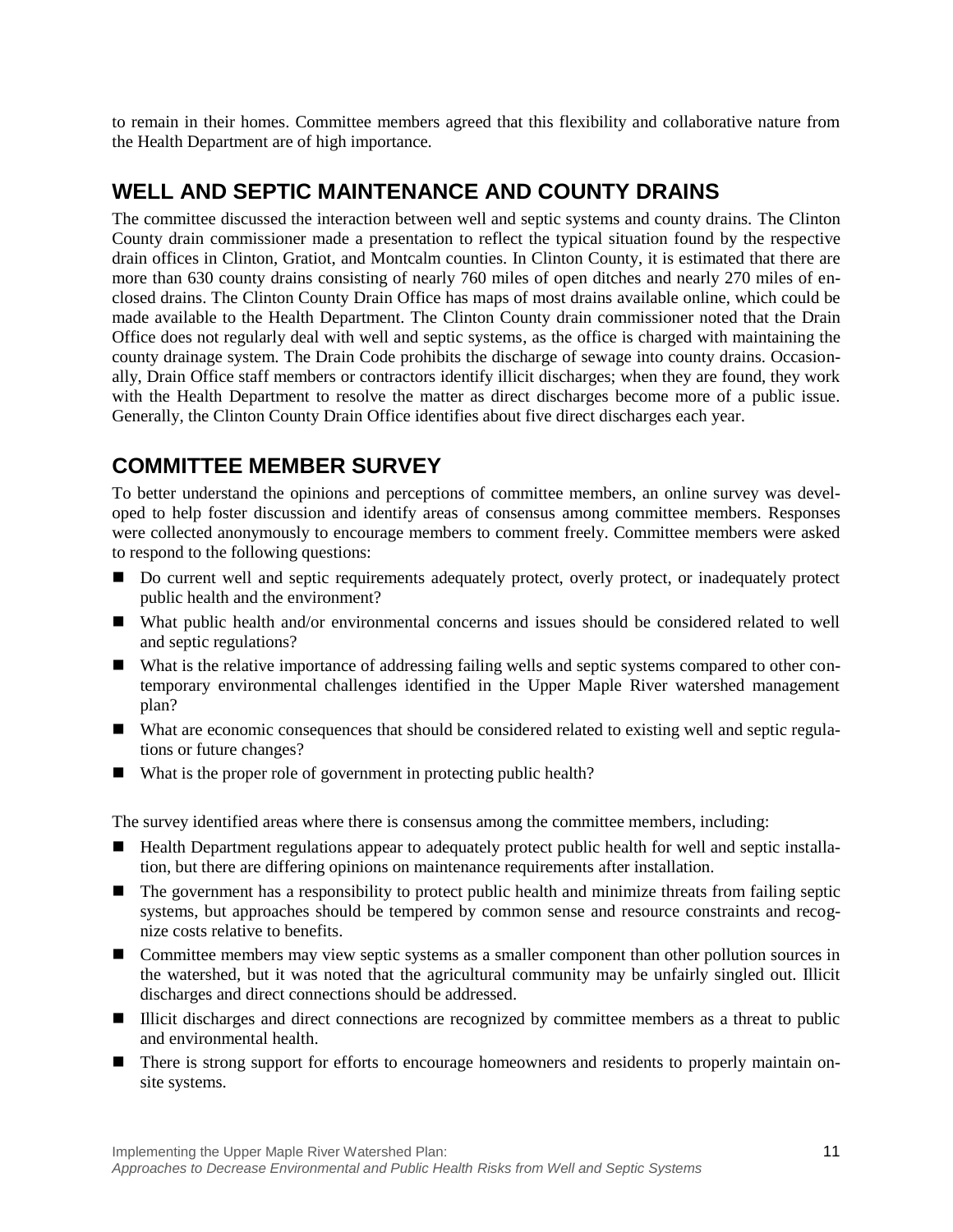- There doesn't seem to be support for a full point of sale program that requires inspections and conformance prior to completion of a property transaction, but there is support for a limited risk-based approach that does not slow or prevent property transactions.
- The strength of the relationship between the Health Department and service providers is important. The Health Department should maintain a collaborative approach that allows for flexibility given site conditions.

## <span id="page-14-0"></span>**GUIDING PRINCIPLES**

Following discussion at the first three committee meetings and the results of the survey, the committee developed guiding principles that articulated the shared values and ideas of the group by identifying what is most important. These guiding principles were then utilized collectively to help evaluate recommendations to the Board of Health. The committee adopted the following guiding principles:

- The Health Department has a responsibility to protect public health and the environment and minimize risks associated with unacceptable exposures.
- Failed wells and septic systems fall under the purview of the Health Department, which has a legal mandate and responsibility to assist residents to ensure compliance with existing regulations.
- Failing well and septic systems, especially septic systems with an illicit or direct connection, constitute an environmental and public health risk that should be addressed.
- While educational efforts to increase homeowner awareness of effective well and septic system maintenance would likely have a positive effect on system failure rates, these efforts alone are not likely to address the range of existing problems (e.g., illicit or direct connections).
- Solutions to identified problems should be tempered by common sense and strike a balance between decreasing risks and economic costs borne by government, local communities, and individuals.
- The Health Department should maintain and enhance its collaborative relationships with service providers and residents as it regulates well and septic systems.
- The Health Department should establish criteria and measure the effectiveness of risk reduction activities over time.

## <span id="page-14-1"></span>**RECOMMENDATIONS**

 $\overline{\phantom{a}}$ 

The committee reviewed draft recommendations to the Board of Health at its fourth and fifth meetings. The committee discussed multiple approaches to better address well and septic system management to decrease failure rates and public and environmental health risks. Approaches the committee discussed included education campaigns, updating record management systems, an ordinance requiring results of on-site system inspections that occur when homes are sold to be shared with the Health Department, and requiring renewable operating permits for all on-site systems. While the committee discussed multiple approaches, not all are included in the recommendations.

After thoughtful discussion and consideration, the committee reached consensus<sup>2</sup> regarding steps the Health Department, the Conservation District, and other community partners can take to decrease the public and environmental health risks of failing on-site systems, which are provided below.

 $2^2$  For the Well and Septic Committee, consensus is considered a supermajority of members. One committee member representing the Montcalm Association of Realtors disapproved of portions of the recommendations. The member expressed opposition to any new ordinance regarding septic systems. The member was supportive of educational approaches to encourage homeowners to proactively maintain their on-site systems.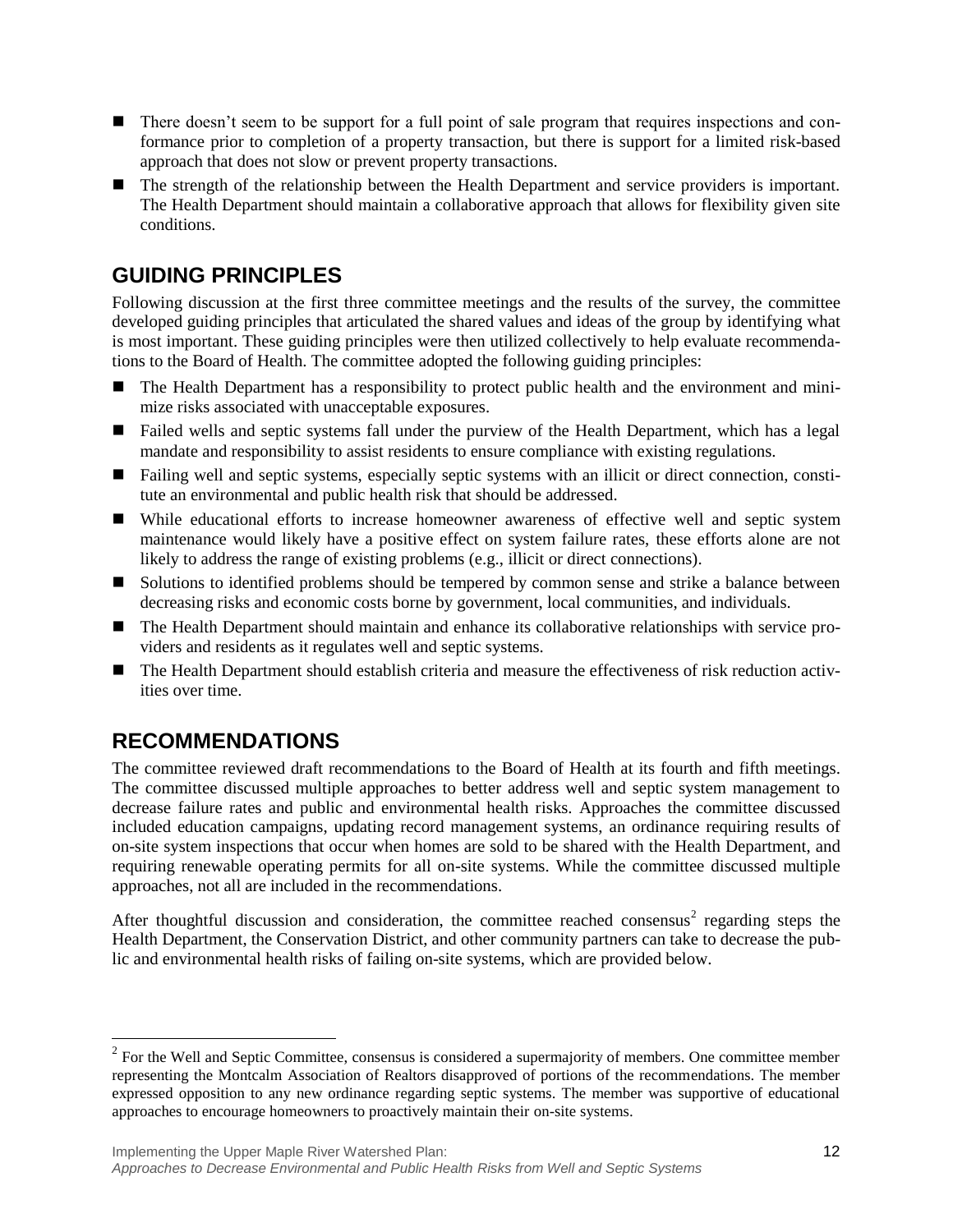1. The Health Department should seek funding to digitize well and septic records and make them available online. The goal for the Health Department would be to maintain a database of all properties that are not connected to a community system in its jurisdiction.

Rationale: Developing an online database of well and septic records will provide information to homeowners, home buyers, Realtors, and service providers in a streamlined manner. Once developed, this database could also be used to identify homes not serviced by community systems that do not have any well or septic permits on file for targeted outreach efforts.

2. The Health Department should work with community partners such as the Conservation District; County drain commissioners; municipal building officials and tax assessors; and service providers to digitize and provide geographic information system (GIS) overlays and other digital information (i.e., contamination sites, county drain systems) to better inform the public.

Rationale: Access to relevant GIS data will help the Health Department, drain commissioners, and service providers better protect public health by ensuring that well and septic systems are sited away from potential health hazards and contaminant pathways (e.g., underground storage tanks and county drains).

3. Recognizing the importance of an informed citizenry, the Health Department, in collaboration with regional partners such as the Conservation District and service providers, should develop and implement an education and outreach initiative to encourage homeowners and residents to proactively maintain their well and septic systems. These activities may include direct mailings and workshops.

Rationale: Drawing on information from the Licking County, Ohio, case study, and others, education and outreach programs have been shown to increase homeowner awareness and positively affect homeowner maintenance of on-site systems. These approaches are expected to decrease public health risks, but do not address the problem of identifying and fixing failing systems, particularly illicit connections.

4. The Health Department, the Conservation District, and community partners should explore grant opportunities to support education and outreach efforts that would increase homeowner awareness of effective maintenance of on-site systems. Additionally, community partners should explore opportunities to fund these activities through public-private partnerships.

Rationale: Since waterways within Clinton, Gratiot, and Montcalm counties are identified as exceeding state and federal water quality standards for bacteria levels, the region may be eligible to receive grants from state and federal programs that seek to address water quality problems. Additionally, service providers may be interested in contributing to educational campaigns.

5. Current regulations appear to be adequate regarding the siting, installation, sizing, etc., of well and on-site disposal systems. However, recognizing that failing well and septic systems, particularly those septic systems with an illicit or direct connection and those that are poorly maintained, constitute an environmental and public health risk, the Health Department should consider adopting an innovative ordinance that incorporates a risk-based approach and requires inspection results to be shared with the Health Department without delaying or preventing property transactions from proceeding. Under the recommended approach, the Health Department would use a narrow definition of "system failure" (see pages 5–6) that would address failed systems with high risk to public health, such as those with illicit connections/direct discharges to surface waters or ponding on the surface. In other words, functional non-conforming systems that do not meet the Health Department's current definition of failure would not be required to be upgraded to current code. The details of program mechanics and requirements would need to be developed and discussed further with stakeholders. A list of topics that may need to be discussed during program development and a working draft of a program flow chart is included in Appendix B.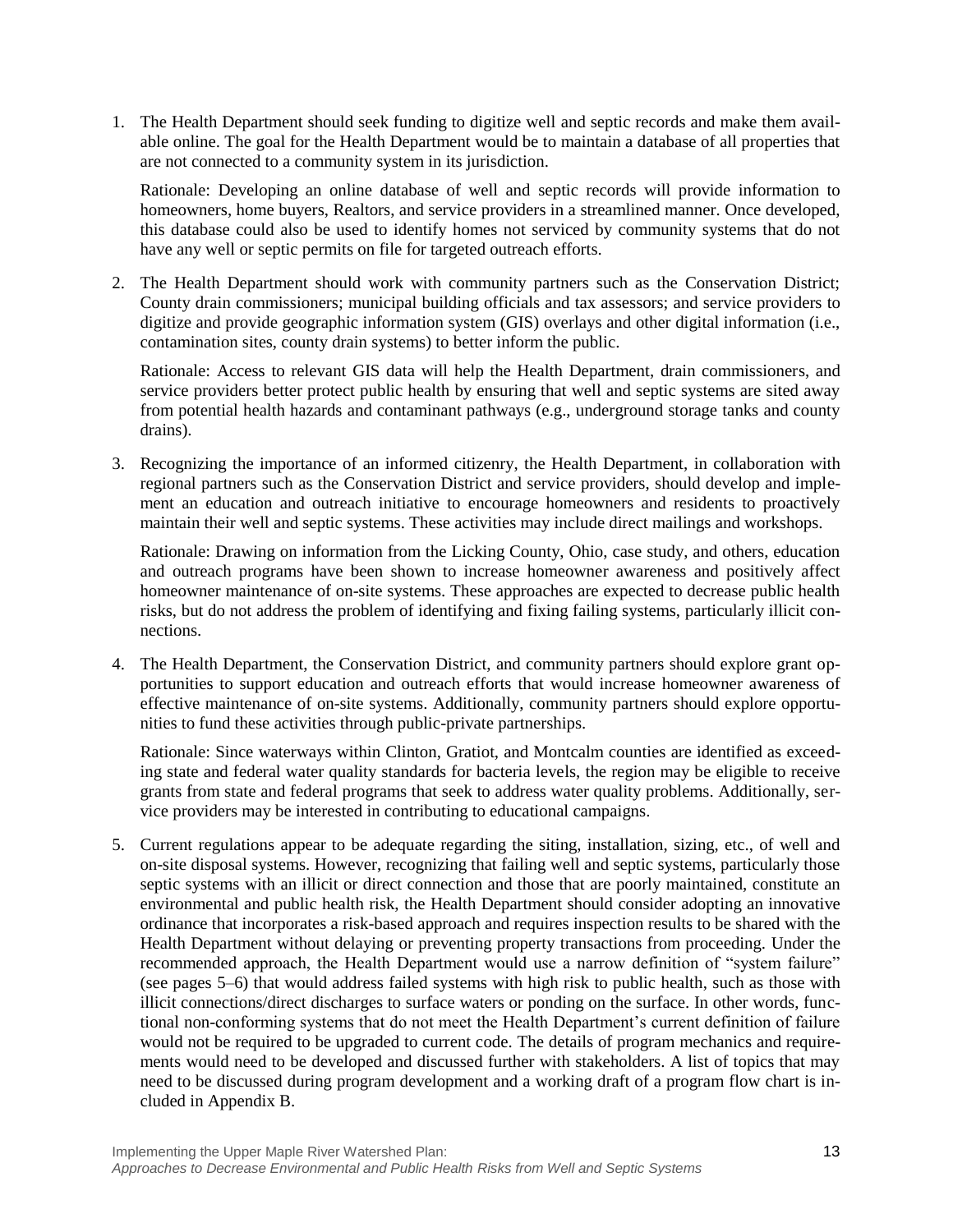Rationale: While educational approaches are expected to improve conditions and decrease public health risks associated with failing well and septic systems, they do not effectively identify failing systems and illicit connections. Since the majority of home transactions are completed with the assistance of Realtors and include an inspection of well and septic systems, a program that shares inspection results with the Health Department in a timely manner without delaying home transactions would provide a mechanism to ensure occupied houses have non-failing systems. Using a narrow definition of failure would address properties that pose a high risk to public health while grandfathering in older systems that still remove pathogens from the environment but may not perfectly meet current installation requirements. Specific requirements and program components would need to be developed. Input from service providers, homeowners, lenders, and other community partners is necessary to develop a program that would be effective in Clinton, Gratiot, and Montcalm counties.

6. The Health Department should continue to evaluate the costs and funding approaches of implementing such a program, with the goal of developing a sustainable and efficient funding mechanism that minimizes the economic burden to homeowners and the Health Department.

Rationale: The Health Department will need to develop an estimated cost for implementing such a program and a funding model that ensures it can be operated sustainably, effectively and consistently. Funding opportunities for evaluation include grants, public-private partnerships, fee-for-service, and other approaches.

7. The Health Department, in collaboration with community partners, should develop and implement an education campaign before, during and after the program is implemented. The education campaign should increase awareness of program requirements among homeowners, Realtors, lenders, service providers, and other stakeholders.

Rationale: For any new program to be effectively implemented, community members will need to understand program requirements. Proactively engaging the community will increase awareness and effectiveness of the program.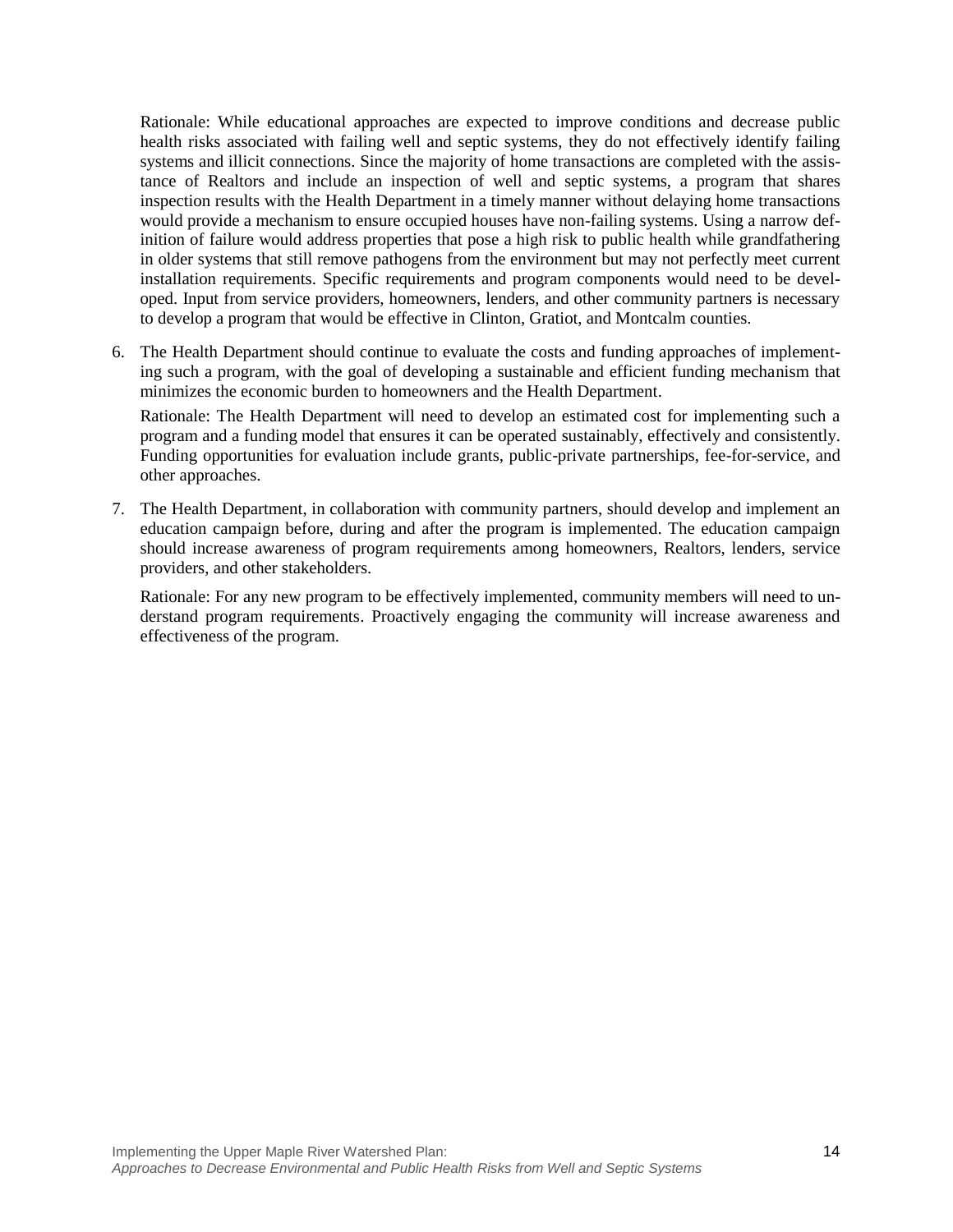# **Conclusion**

<span id="page-17-0"></span>Within the Upper Maple River watershed, high levels of *E. coli* bacteria have been documented in various portions of the river and its tributaries. The Clinton Conservation District, in collaboration with other public and private organizations is working to address pollution sources through the implementation of best management practices identified in the 2010 Upper Maple River watershed management plan. The plan recommended assessing the impact of on-site wastewater treatment systems on water quality, and seeking stakeholder input on sensible policies, guidelines and strategies to reduce nutrient and bacteria inputs to improve water quality.

The Conservation District approached the Mid-Michigan District Health Department to discuss on-site waste wastewater treatment systems in the watershed. As a result, the two organizations convened a group of stakeholders to further evaluate potential environmental and public health effects of well and septic systems.

After reviewing background information and environmental conditions within the watershed, the committee concluded that bacteria levels within the watershed are unacceptably high and that failing on-site systems, particularly illicit discharges, direct connections, and poorly maintained systems, are a source of contamination and remain a concern. The committee agreed that Health Department should take specific actions that would decrease public and environmental health risks associated with failing on-site systems within Clinton, Gratiot, and Montcalm counties. The recommendations developed by the committee are designed to be tempered by common sense and attempt to strike a balance between decreasing risk and economic costs borne by government, local communities, and individuals.

Using the approach developed by the committee, the Health Department could make essential technology investments that would enable it to more effectively implement educational outreach programs that would increase resident awareness and maintenance of on-site systems. Technology investments and education are expected to gradually improve conditions without additional regulation. However, this approach will not fully address the problem of failing systems, particularly illicit discharges. An ordinance of limited scope would provide a mechanism to address the systems with the highest risk. By structuring the ordinance so that property transactions can proceed regardless of the condition of on-site systems, home sales are not expected to be delayed, even in circumstances where an on-site system is failing.

In circumstances where a system is determined to be failing during a property transaction, Realtors informed the stakeholder committee that systems are currently either corrected or the purchase agreement is modified. The proposed ordinance would recognize this consideration and offer the Health Department a mechanism to follow up with property owners after a home has sold to ensure it has a functional on-site wastewater treatment system that does not pose a threat to public health or the environment. Since a narrow definition of failure would be used, the ordinance would target only the most egregious violations, which pose a high risk to public health and the environment; it would not affect functional, but nonconforming systems.

These new efforts would require the Health Department to obtain additional resources to fund technology enhancements, educational outreach, and the processing of inspection reports. The Health Department would need to determine the costs of developing and operating such a program. Considering that some waterways within Clinton, Gratiot, and Montcalm counties exceed state and federal water quality standards for pathogens, the Health Department and Conservation District may be positioned to offset their costs through grant funding, which is often targeted in communities exceeding these water quality standards. The Health Department, in coordination with stakeholders, would need to develop a sustainable funding mechanism for operation of the program which may include a fee-based approach; the stakeholder committee already agreed that any fees should recognize and attempt to minimize the economic burden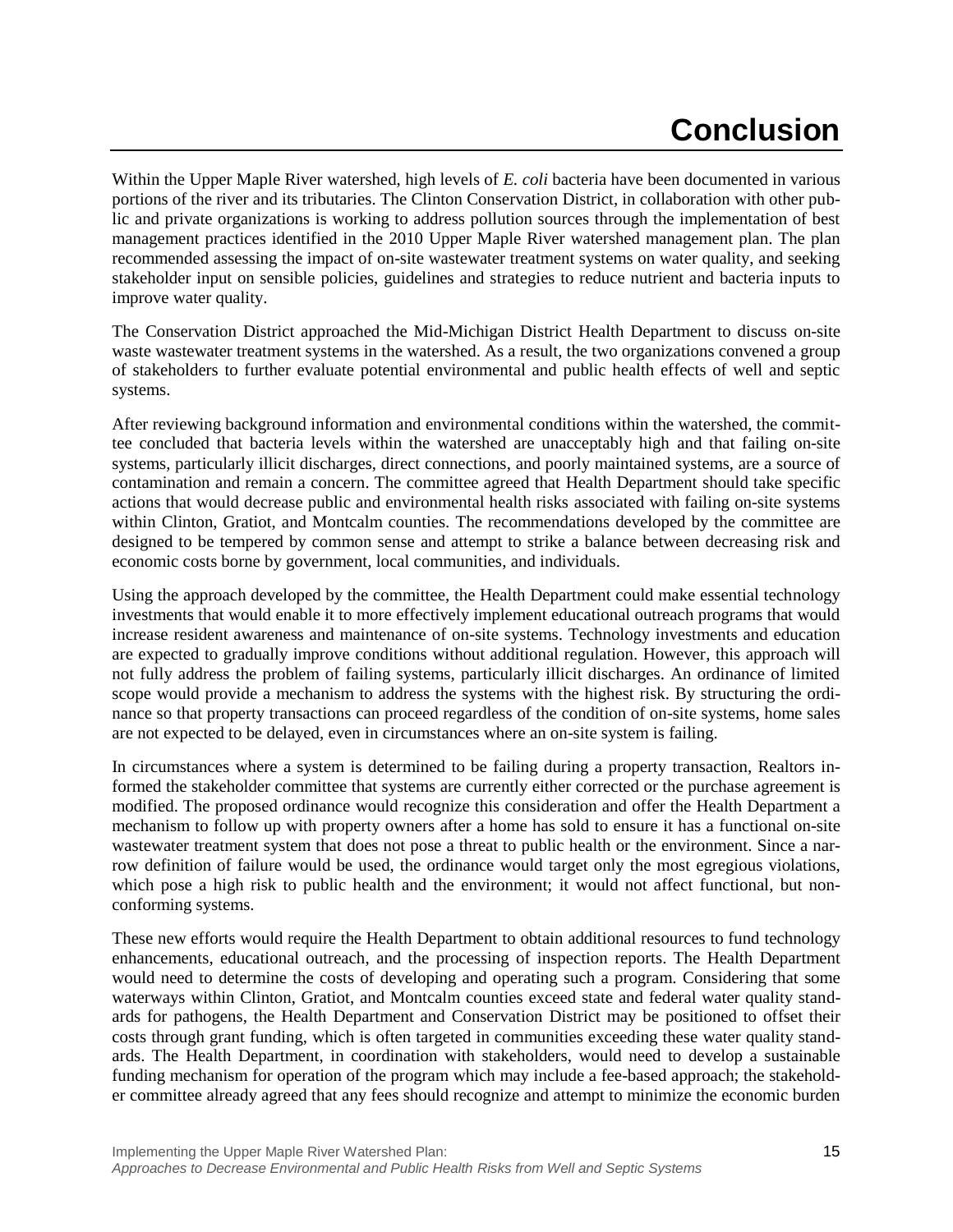placed on property owners. There also was agreement that any program should include metrics that could be evaluated over time to measure the success of a program.

For the program to be successfully implemented, the Health Department will need to continue to engage stakeholders in the development of the ordinance language and program design. Stakeholders that should be engaged in the ongoing discussions include representatives of homeowner associations, Realtors, lenders, service providers (inspectors and installers), the agricultural community, the chambers of commerce, county commissioners, watershed groups, and others who may be interested. Many of the current committee members have agreed to participate if the effort moves forward and, if so, the Health Department should seek input from these stakeholders regarding program design to help ensure a common-sense approach that decreases public health risks and minimizes economic costs borne by the Health Department and individuals. The Health Department and stakeholders should (1) craft ordinance language and program requirements (outlined in Appendix B) that clearly articulate what information would be submitted to the Health Department and the process by which information would be collected; and (2) test the system to evaluate inspection reports to verify that it is streamlined and easy to use.

The Health Department has an opportunity to improve its information management systems, enhance educational activities, and develop an innovative, risk-based ordinance that would address failing systems without impeding home sales, which could become a model for other counties in the state. This framework would address environmental health risks in Clinton, Gratiot, and Montcalm counties and respond to challenges and concerns raised by stakeholders and the watershed management plan.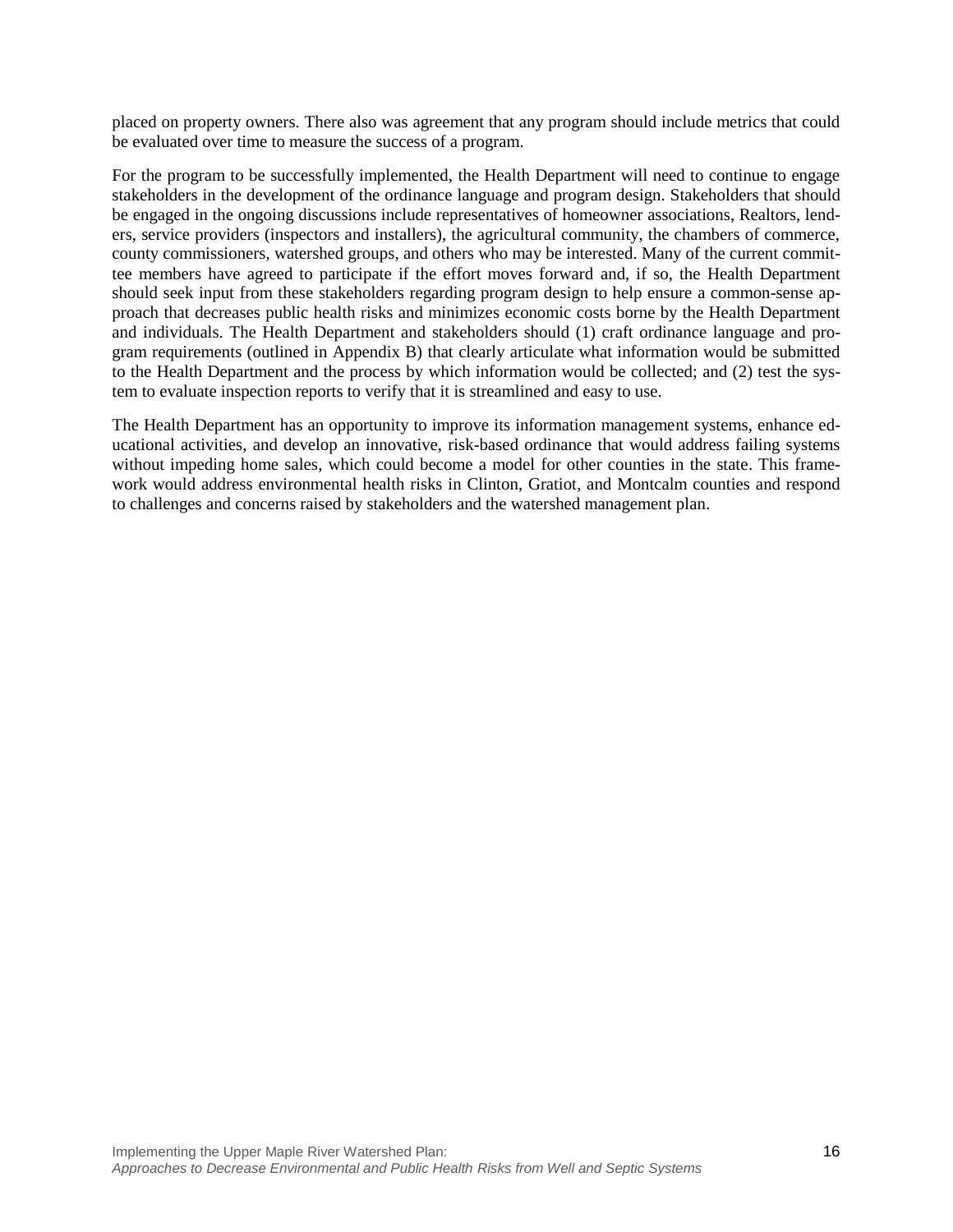- <span id="page-19-0"></span>Barry-Eaton District Health Department (BEDHD). February 2011. Time of Sale or Transfer Program: The First Three Years. Allegan, Mich.: BEDHD. [Online, accessed 6/10/14.] Available: [http://www.barryeatonhealth.org/LinkClick.aspx?fileticket=jqspmiveOnY%3d&tabid=610.](http://www.barryeatonhealth.org/LinkClick.aspx?fileticket=jqspmiveOnY%3d&tabid=610)
- Fishbeck, Thompson, Carr & Huber, Inc. July 2010. *Upper Maple River Watershed Management Plan.*  St. Johns, Mich.: Clinton Conservation District. [Online, accessed 6/10/14.] Available: [http://www.michigan.gov/documents/deq/wrd-nps-upper-maple-wmp\\_370632\\_7.pdf.](http://www.michigan.gov/documents/deq/wrd-nps-upper-maple-wmp_370632_7.pdf)
- Michigan Department of Environmental Quality (MDEQ). March 2014. *Integrated Report*. Lansing, Mich.: MDEQ. [Online, accessed 6/10/14.] Available: [http://www.michigan.gov/documents/deq/](http://www.michigan.gov/documents/deq/wrd-swas-ir2014-final_455859_7.pdf) [wrd-swas-ir2014-final\\_455859\\_7.pdf.](http://www.michigan.gov/documents/deq/wrd-swas-ir2014-final_455859_7.pdf)
- December 2013. Staff Report: Biological and Chemical Monitoring in the Maple River Water*shed Including Lake Ovid, Clinton, Gratiot, Ionia, and Montcalm Counties, Michigan April to September 2012.* Lansing, Mich.: MDEQ.
- ——— 2013. *List of Active NPDES Permits*. [Online, accessed 8/30/13.] Available: [http://www.michigan.gov/deq/0,4561,7-135-3313\\_3682\\_3713-10780--,00.html.](http://www.michigan.gov/deq/0,4561,7-135-3313_3682_3713-10780--,00.html)
- Michigan Department of Technology, Management, and Budget (MDTMB). 2014. *2010 Census Data for Michigan: Housing Data for Michigan, Cities Villages, and CDPs.* Lansing, Mich.: MDTMB. [Online, accessed 6/10/14.] Available: [http://www.michigan.gov/cgi/0,4548,7-158-54534-](http://www.michigan.gov/cgi/0,4548,7-158-54534-252541--,00.html) [252541--,00.html.](http://www.michigan.gov/cgi/0,4548,7-158-54534-252541--,00.html)
- U.S. Environmental Protection Agency (EPA). October 2013. *Septic (On-site/Decentralized) Systems.* Washington, D.C.: EPA. [Online, accessed 6/10/14.] Available: [http://water.epa.gov/infrastructure/septic/.](http://water.epa.gov/infrastructure/septic/)
- ——— June 2012. *Case Studies of Individual and Clustered (Decentralized) Wastewater Management Programs: State and Community Management Approaches.* Washington, D.C.: EPA. [Online, accessed 6/10/14.] Available: [http://water.epa.gov/infrastructure/septic/upload/Decentralized-Case-](http://water.epa.gov/infrastructure/septic/upload/Decentralized-Case-Studies-2012.pdf)[Studies-2012.pdf.](http://water.epa.gov/infrastructure/septic/upload/Decentralized-Case-Studies-2012.pdf)
- ——— November 2012. *Septic Smart Case Study: Sewage and Wastewater Elimination Education Program*. Washington, D.C.: EPA. [Online, accessed 6/10/14.] Available: [http://water.epa.gov/](http://water.epa.gov/infrastructure/septic/upload/SepticSmart_casestudy_SWEEP508.pdf) [infrastructure/septic/upload/SepticSmart\\_casestudy\\_SWEEP508.pdf](http://water.epa.gov/infrastructure/septic/upload/SepticSmart_casestudy_SWEEP508.pdf) .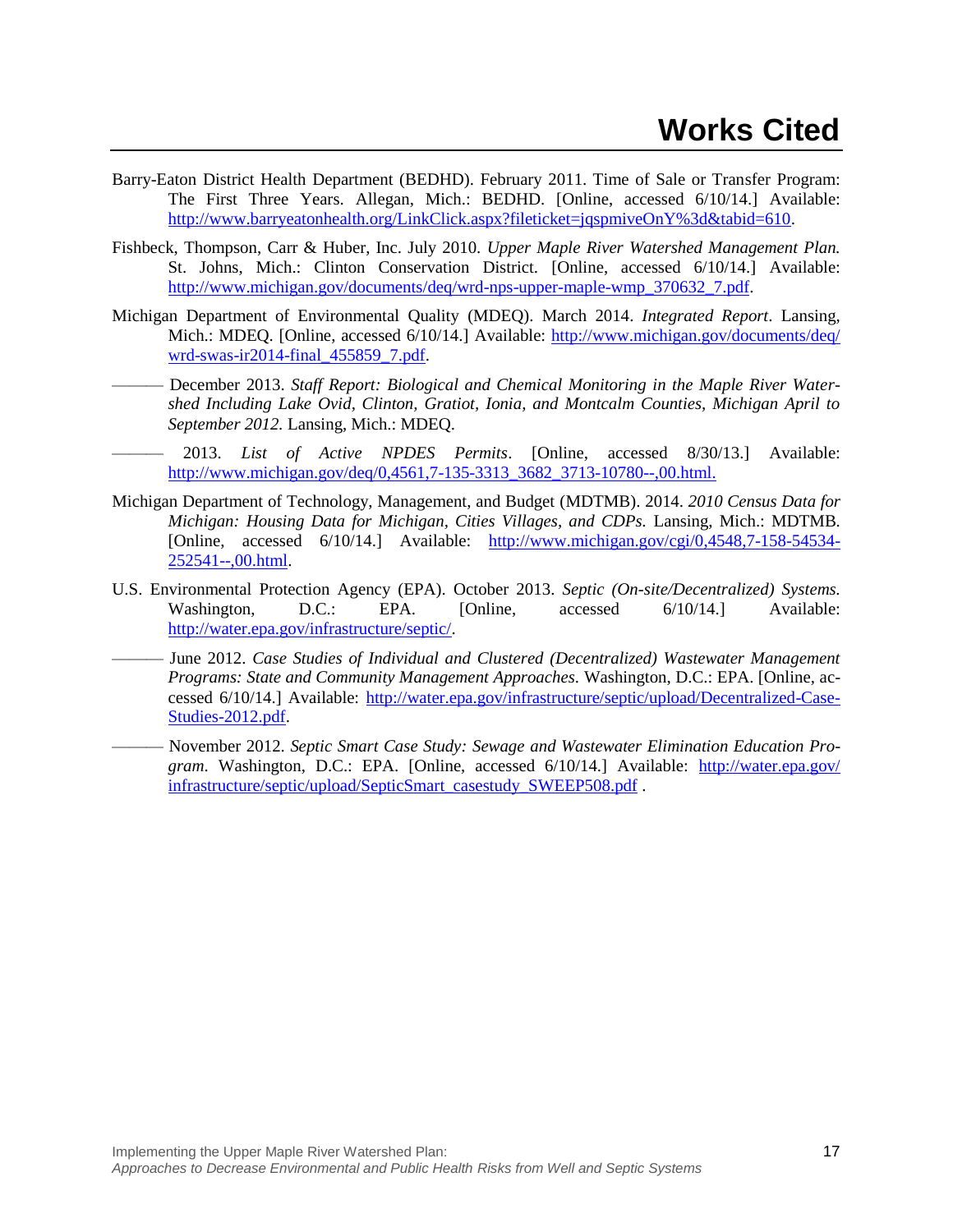## <span id="page-20-0"></span>**Appendix A:**  *Household Wastewater Treatment Services by Type*

PSC used 2010 census data to identify the number of households by jurisdiction within Clinton, Gratiot, and Montcalm counties; MDEQ data to identify community wastewater treatment systems; and information provided by individual jurisdictions to identify the number of households connected to a given wastewater treatment system. The following figures should be considered estimates designed to inform discussions of community health, which have an estimated margin of error of 5 percent or less. Within the three counties, an estimated 43,277, or 58 percent, of households are served by an on-site wastewater treatment system, while 31,978, or 42 percent, of households are served by a community wastewater treatment system. Figures for each county are provided in Exhibit A-1 below.

| County       | <b>Total households</b><br>(2010) | <b>Estimated house-</b><br>holds served by<br><b>OWTS</b> | <b>Estimated house-</b><br>holds served by<br><b>CWTS</b> | Percentage<br>households<br>served by OWTS | Percentage<br>households<br>served by<br><b>CWTS</b> |
|--------------|-----------------------------------|-----------------------------------------------------------|-----------------------------------------------------------|--------------------------------------------|------------------------------------------------------|
| Clinton      | 30,695                            | 14,979                                                    | 15,716                                                    | 49%                                        | 51%                                                  |
| Gratiot      | 16.339                            | 8.808                                                     | 7.531                                                     | 54                                         | 46                                                   |
| Montcalm     | 28.221                            | 19.490                                                    | 8,731                                                     | 69                                         | 31                                                   |
| <b>Total</b> | 75,255                            | 43.277                                                    | 31,978                                                    | 58%                                        | 42%                                                  |

## **EXHIBIT A-1.** Household Wastewater Treatment Services by Type

NOTES: OWTS: On-site wastewater treatment system; CWTS: Community wastewater treatment system SOURCE: PSC using information from (1) 2010 census, available online: [http://www.michigan.gov/cgi/0,4548,7-158-54534-252541--,00.html;](http://www.michigan.gov/cgi/0,4548,7-158-54534-252541--,00.html) (2) Michigan Department of Environmental Quality: List of Active NPDES Permits, available online: [http://www.michigan.gov/deq/0,4561,7-135-3313\\_3682\\_3713-10780--,00.html;](http://www.michigan.gov/deq/0,4561,7-135-3313_3682_3713-10780--,00.html) and (3) individual jurisdictions within the Mid-Michigan District Health Department service area.

### <span id="page-20-1"></span>*Methodology*

- The total number of housing units was obtained from 2010 census data for each jurisdiction within Clinton, Gratiot, and Montcalm counties.
- Community wastewater treatment facilities are required to obtain a National Pollution Discharge Elimination System permit (NPDES) from the MDEQ. This includes all large-scale wastewater treatment plants that service cities, as well as small community systems, such as septic lagoons, that service small villages and mobile home parks. The MDEQ maintains an online database of all facilities that have been issued an NPDES permit; this is searchable by county. PSC reviewed all NPDES permits within Clinton, Gratiot, and Montcalm counties to identify each community wastewater treatment system.
- Once all wastewater treatment facilities were identified, PSC obtained and reviewed data to estimate the number of households served by each facility.
	- Most cities and villages with a community system were assumed to service every household in their jurisdiction. This assumption may overstate the number of households serviced by the community system. The City of St. Johns was contacted directly because it services portions of Bingham Township.
	- Community systems maintained by townships frequently service only portions of their jurisdiction. PSC called these townships to determine how many homes are connected to the community system.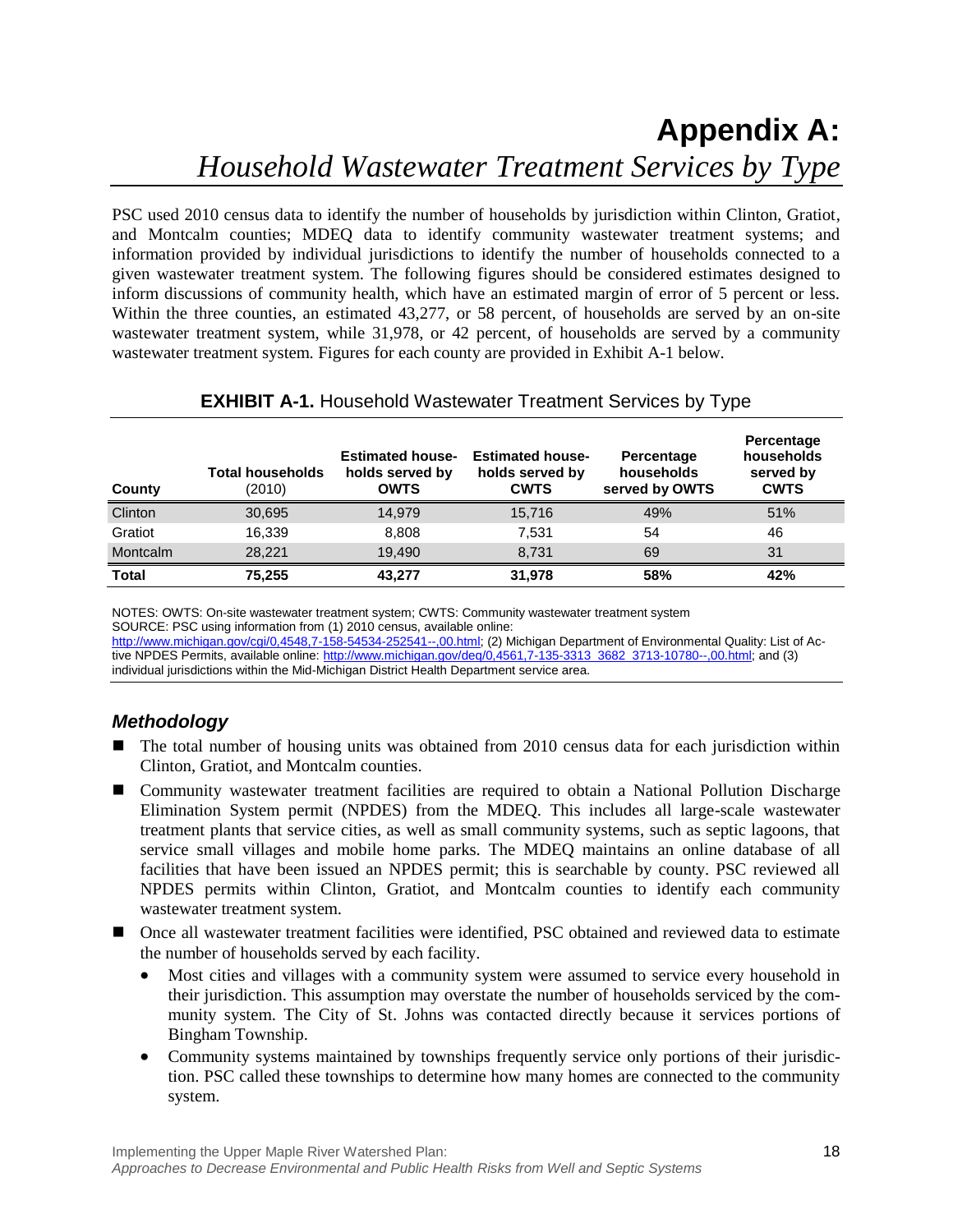- Bath Township, the City of DeWitt, DeWitt Township, and Watertown Township are serviced by the Southern Clinton County Municipal Utilities Authority. PSC called each of these jurisdictions to determine how many homes are serviced by the community system.
- A portion of the City of East Lansing extends into Clinton County. PSC called East Lansing to estimate how many homes are serviced by a community system.
- In instances where a township representative was not available to provide an estimate, PSC contacted the county drain office to obtain an estimate.
- Mobile home parks are frequently serviced by a community system, such as a septic lagoon. These systems are regulated by the MDEQ and assumed to be monitored. Household estimates in these areas were made by using aerial photography.
- **PSC** estimated the number of households serviced by an on-site wastewater treatment system by subtracting the number of households on a community wastewater treatment system from the total number of housing units in each county.
- The census defines the number of households based on a total count of dwellings. Each unit within a multi-unit property is considered a household. Some multi-unit properties such as duplexes may share an on-site system.
- This estimate does not include wastewater treatment systems that service businesses.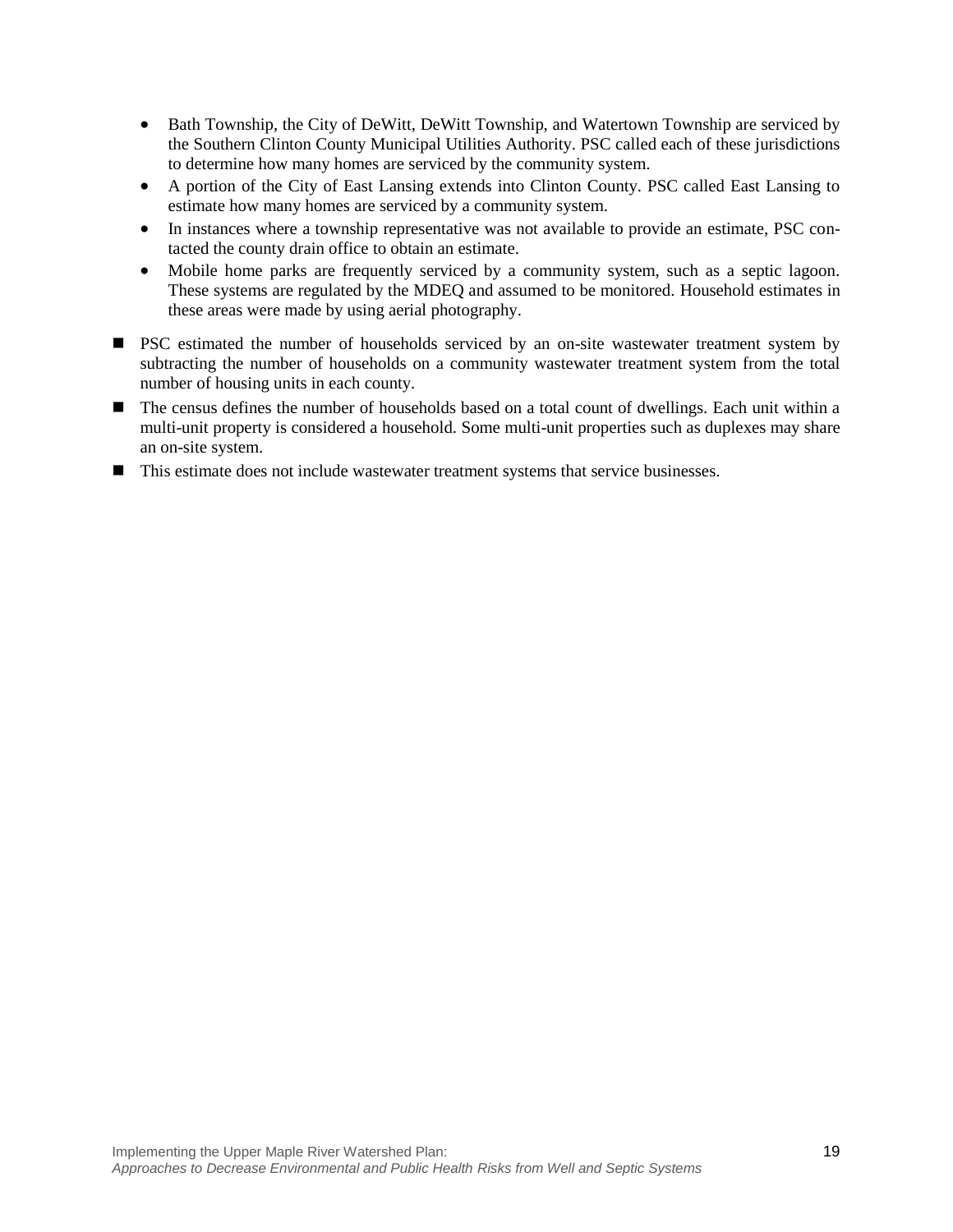## **Appendix B:**  *Example Topics for Continued Discussion and Program Flow Chart*

<span id="page-22-0"></span>To successfully implement a limited time of sale program, the Health Department would need to develop program requirements and processes. The Health Department should continue to engage members of the committee and other community partners to develop such a program. Factors that would need to be considered and discussed further include, but are not limited to:

### *Electronic Interface:*

- Public Interface
- Service Provider Access
- Exchange of Information/Document Sharing

### <span id="page-22-1"></span>*Electronic Records:*

- MMDHD Files–electronic and available
- Service Provider electronic submittal
- County Partners (i.e., Register of Deeds)–electronic record sharing
- System and Forms for Exchange of Information

### <span id="page-22-2"></span>*Stakeholder Engagement:*

- Realtors
- Lenders
- County Departments (i.e., Register of Deeds/Drain Commissioner)
- Service Providers/Evaluators
- Chamber of Commerce
- Agricultural Community
- Township Officials

### <span id="page-22-3"></span>*Ordinance Language:*

- MMDHD approval not required to complete property transactions
- Mandatory Evaluations
- Mandatory Report Filing and Acknowledgement of Receipt
- Exemptions
- <span id="page-22-4"></span>• Narrow Definition of Failure

### *Public Education Component:*

- Common Message
- Target Audience (e.g., homeowners/residents, Realtors)
- Best Method of Delivery
- Outreach Approach for Program Rollout
- Outreach Approach for Education on Homeowner Maintenance

### <span id="page-22-5"></span>*Program Metrics:*

- Survey Stakeholders
- Demonstrate Public Health Impacts
- Evaluate Education Component/Homeowner Awareness
- *E. coli* Levels in Waterways
- Number of Systems Repaired

### <span id="page-22-6"></span>*Certified Inspector:*

- Reciprocity with neighboring LHDs
- Electronic Registration Process
- Training/Registration Process
- Quality Assurance/Quality Control

### <span id="page-22-7"></span>*Required Resources:*

- MMDHD Staffing
- MMDHD Costs (e.g., computer software/hardware, GIS)
- Fees for Service
- Use of Third-party Providers